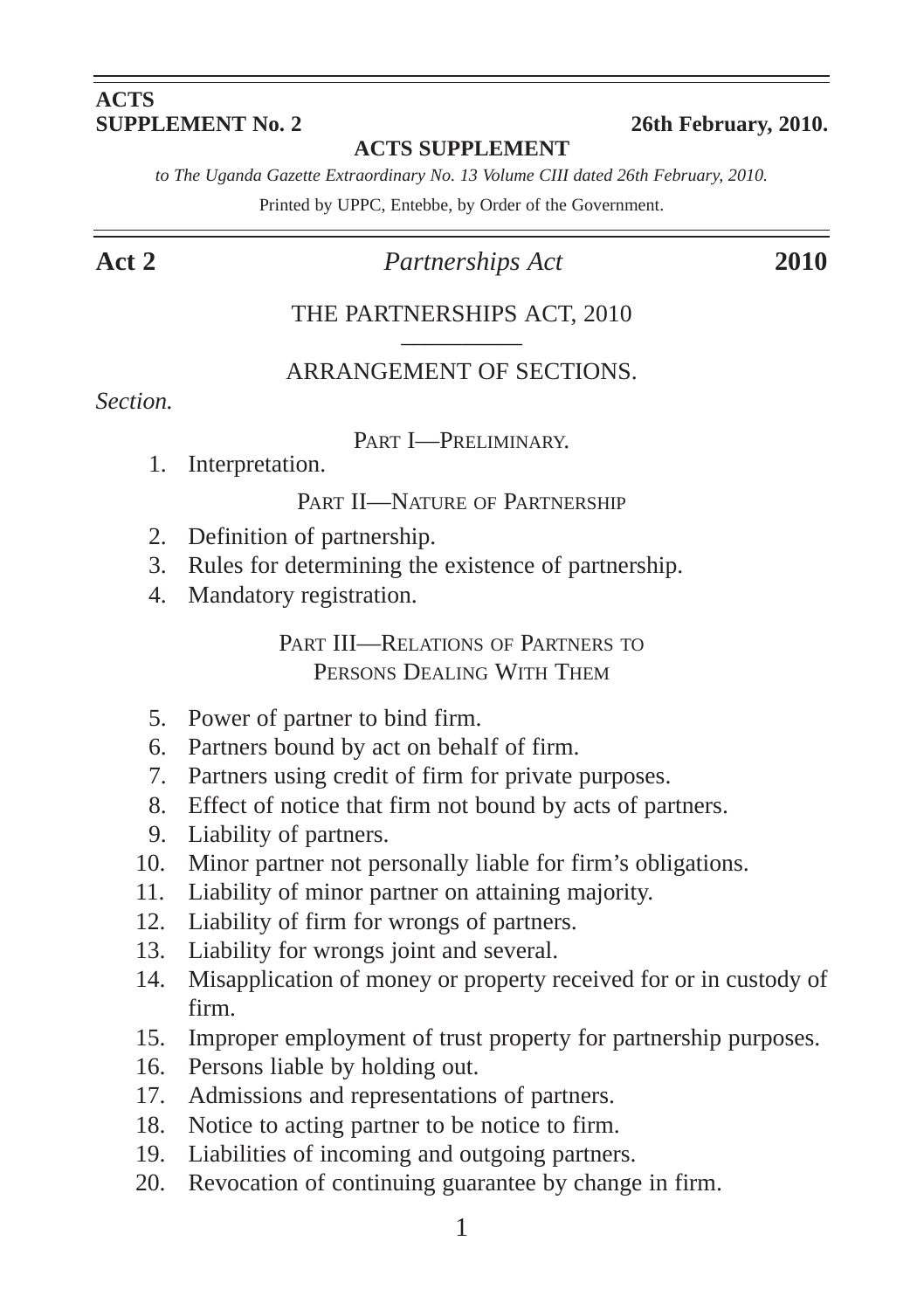*section.*

PART IV—RELATIONS OF PARTNERS TO ONE ANOTHER

- 21. Variation by consent of the terms of partnership.
- 22. Partnership property.
- 23. Property bought with partnership money.
- 24. Conversion into personal estate of land held as partnership property.
- 25. Procedure against partnership property for partner's separate judgment debt.
- 26. Rules as to interests and duties of partners subject to special agreement.
- 27. Expulsion of partner.
- 28. Retirement from partnership.
- 29. Presumption of continuance of partnership.
- 30. Duty of partners to render accounts, etc.
- 31. Accountability of partners for private profits.
- 32. Duty of partner not to compete with firm.
- 33 Rights of assignee of share in partnership.

PART V—DISSOLUTION OF PARTNERSHIP AND ITS CONSEQUENCES

- 34. Dissolution by expiration or notice.
- 35. Dissolution by bankruptcy, death or charge.
- 36. Dissolution by illegality of partnership.
- 37. Dissolution by court for incapacity, etc.
- 38. Rights of persons dealing with firm against apparent members of firm.
- 39. Rights of partners to notify dissolution.
- 40. Continuing authority of partners for purposes of winding up.
- 41. Rights of partners as to application of partnership property.
- 42. Apportionment of premium where partnership prematurely dissolved.
- 43. Rights where partnership dissolved for fraud or misrepresentation.
- 44. Right of outgoing partner in certain cases to share profits made after dissolution.
- 45. Retiring or deceased partner's share to be a debt.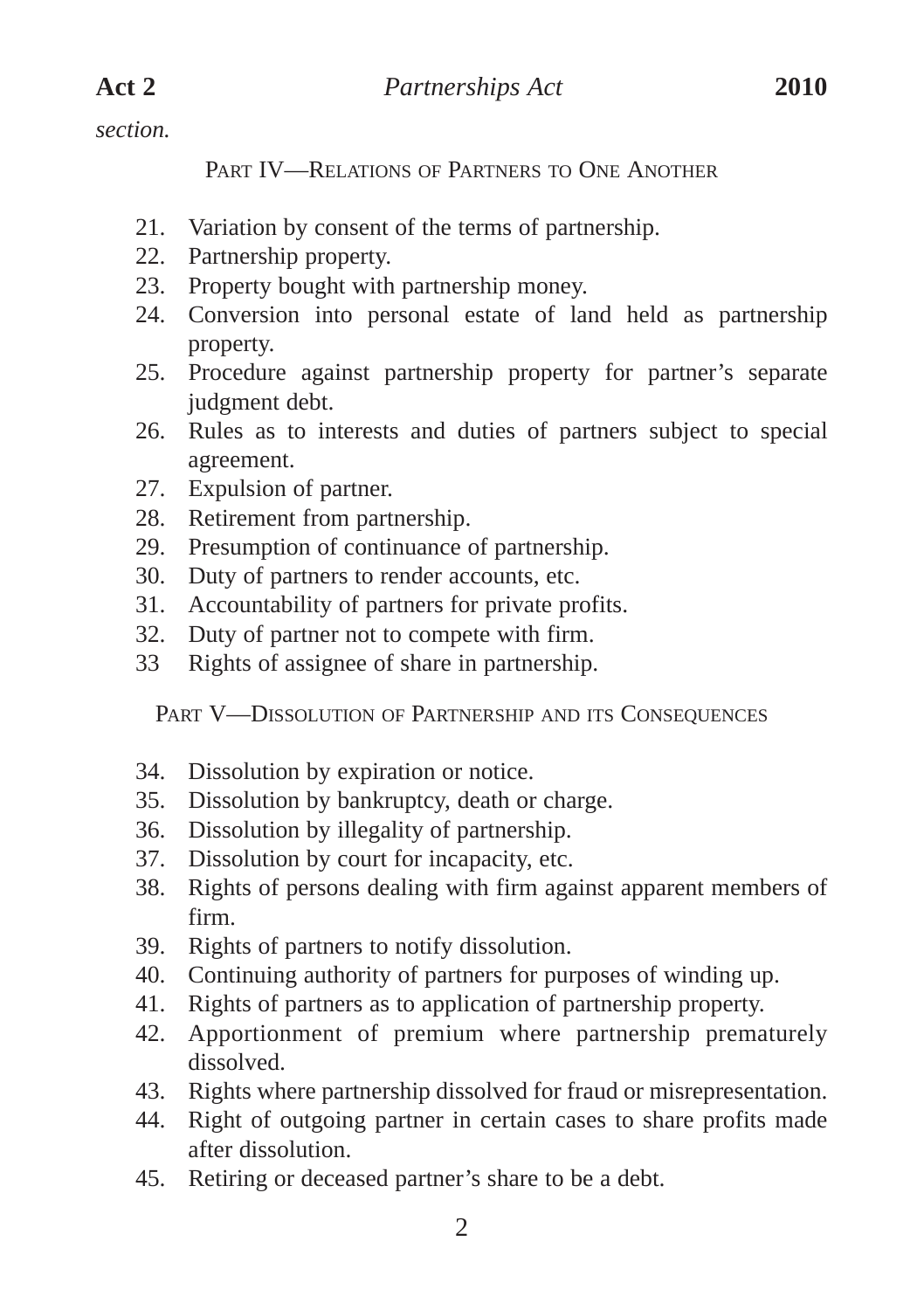#### *Section.*

46. Rules for distribution of partnership assets on final settlement of accounts.

PART VI—LIMITED LIABILITY PARTNERSHIPS

- 47. Limited liability partnership.
- 48. Registration of limited liability partnership.
- 49. Reservation of name.
- 50 Particulars of registration of limited liability partnership.
- 51. Registration of change in particulars of liability limited partnership.
- 52. Management of limited liability partnership.
- 53. Winding up of limited liability partnership.
- 54. Notice of arrangement or transaction to be advertised in Gazette.
- 55. Inspection.
- 56. Conversion of partnerships.
- 57. Effect of conversion on pending court action.
- 58. Winding up of partnership.
- 59. Postponement of share of profits in case of bankruptcy.

#### PART VII—MISCELLANEOUS

- 60. Existing rules applicable to partnerships.
- 61. Regulations.
- 62. Amendment of Schedule.
- 63. Repeal of Cap.114.

## SCHEDULE—Currency Point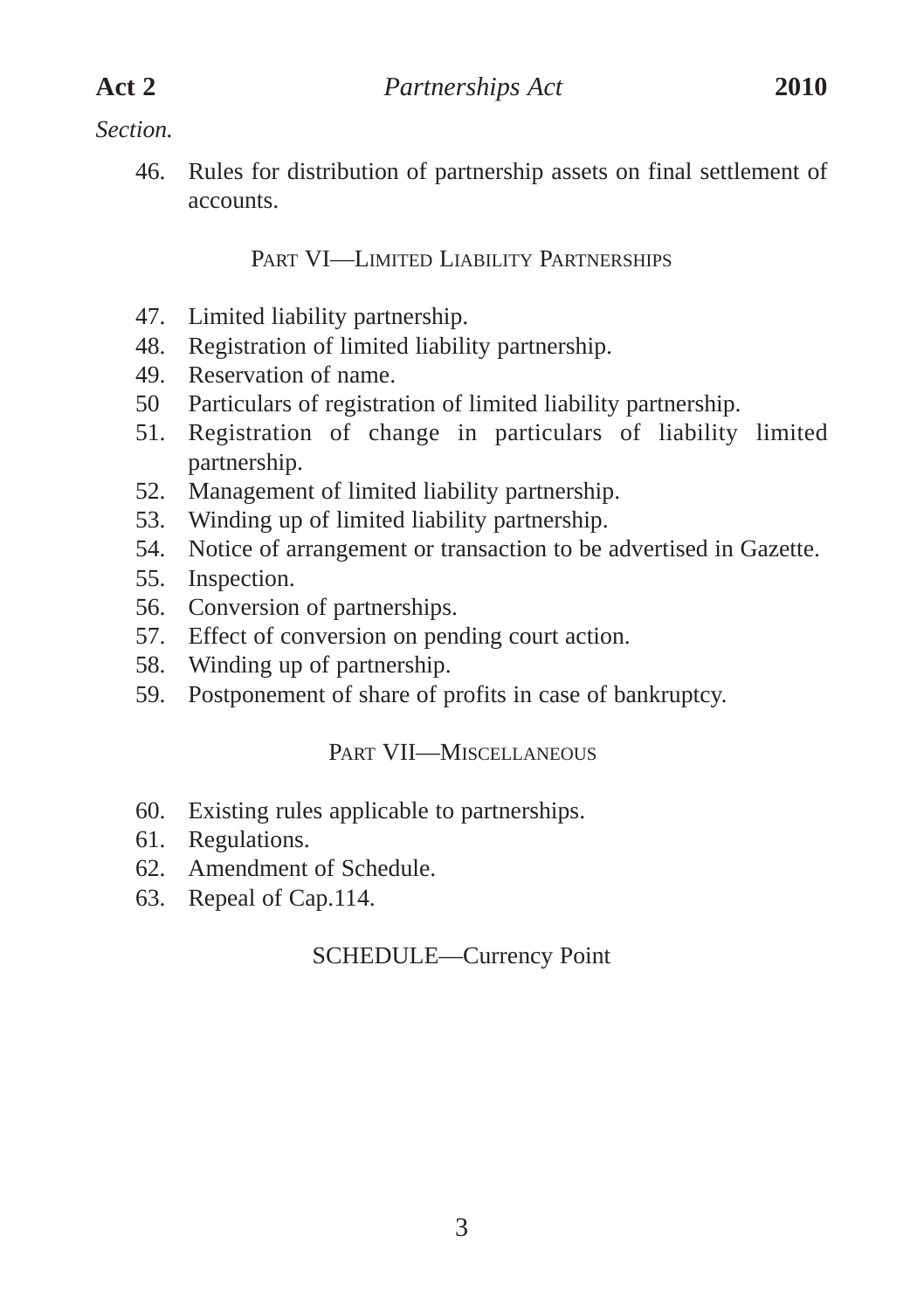### **THE PARTNERSHIPS ACT, 2010.**

**An Act to amend and consolidate the law relating to partnerships; to provide for the formation of limited liability partnerships; to repeal the Partnership Act, Cap. 114; and to provide for other related matters.**

DATE OF ASSENT: 27th January, 2010.

*Date of Commencement:* 26th February, 2010.

BE IT ENACTED by Parliament as follows:

PART **I**-PRELIMINARY

#### **1. Interpretation.**

In this Act, unless the context otherwise requires—

"business" includes every trade, occupation or profession;

"court" means the High Court;

"currency point" has the value assigned to it in the Schedule to this Act;

"firm" means persons who have entered into a partnership with one another;

"firm name" means the name under which the firm business is carried on;

"Minister" means the Minister responsible for justice;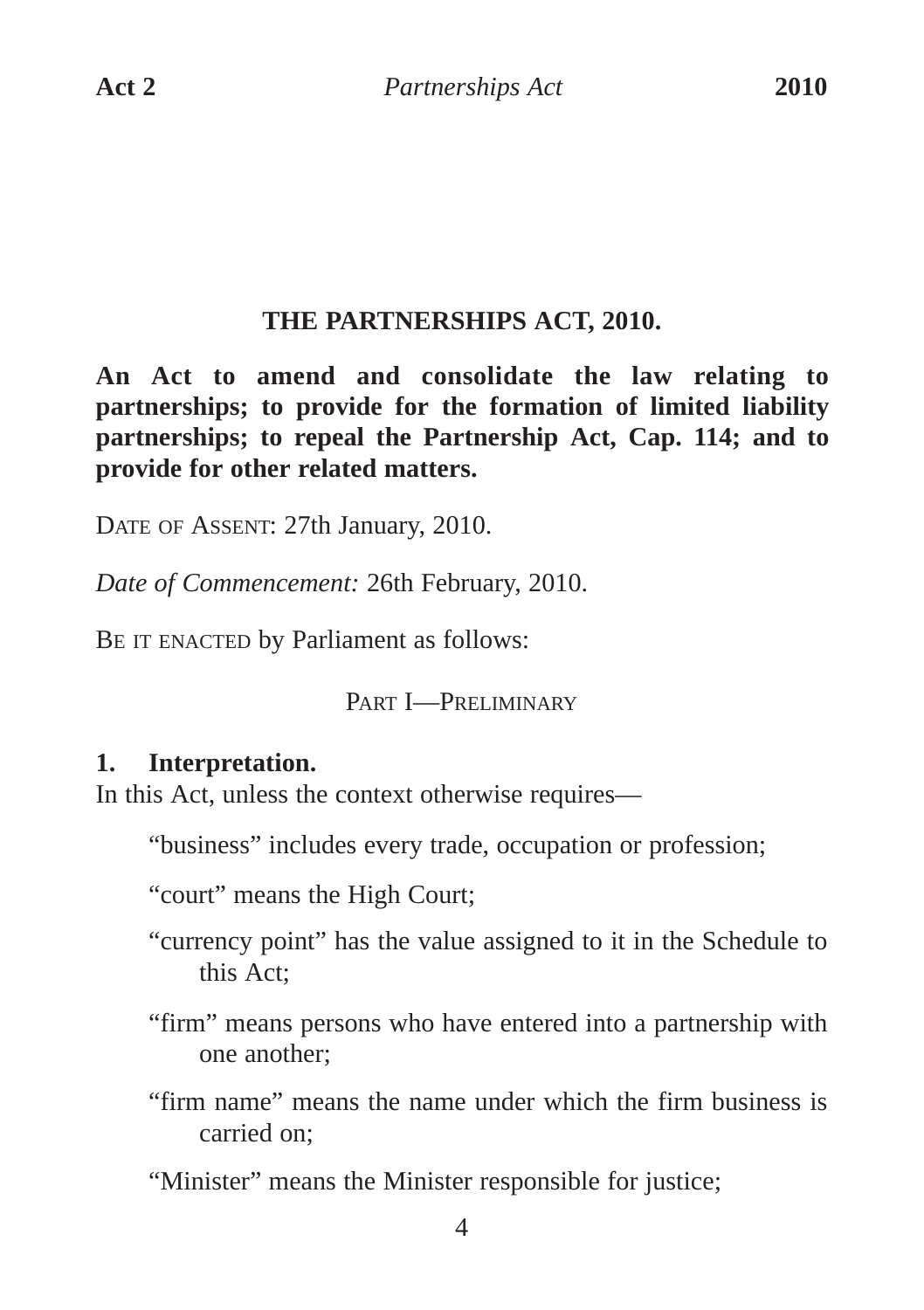"minor" means a person under the age of eighteen years;

- "partnership" means a partnership referred to in section 2 and a limited liability partnership referred to in section 47;
- "professional" means a person who is a member of a profession regulated by the laws of Uganda;
- "registrar" means the registrar of companies designated as such under the Companies Act;
- "trustee" means one, who having legal title to property, holds it in trust for the benefit of another person and owes a judicial duty to that beneficiary;
- "trust property" means property subject to a trust normally held by trustees.

PART II-NATURE OF PARTNERSHIP

## **2. Definition of partnership.**

(1) Subject to subsection (2), a partnership is the relationship which subsists between or among persons, not exceeding twenty in number, who carry on a business in common with a view to making profit.

(2) Where a partnership is formed for the purpose of carrying on a profession, the number of professionals, which constitutes the partnership shall not exceed fifty.

(3) The relationship between or among members of any company or association which is—

(a) registered as a company under the Companies Act or any other Act relating to the registration of joint stock companies; or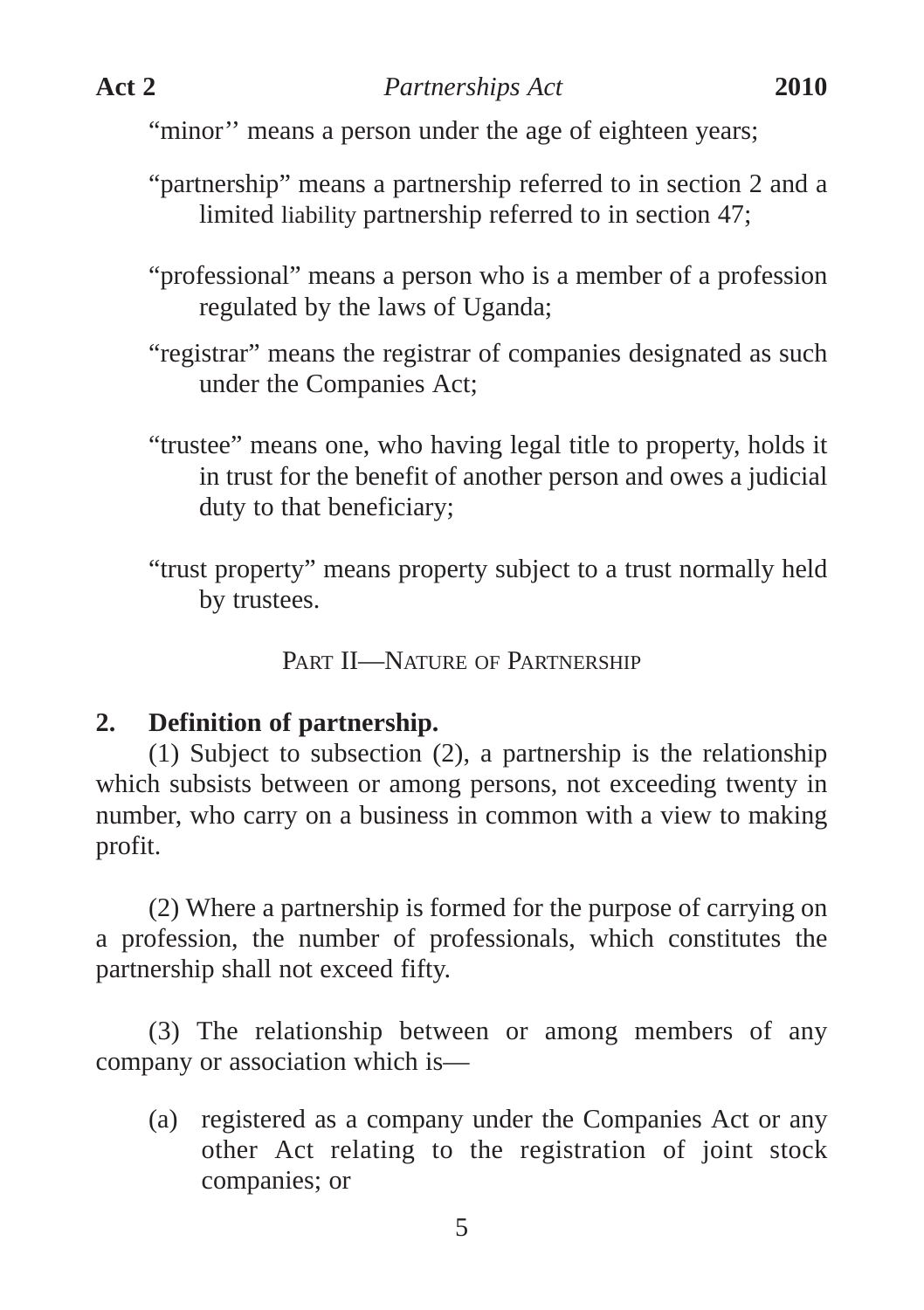(b) formed or incorporated by or in pursuance of any other written law,

is not a partnership within the meaning of this Act.

#### **3. Rules for determining the existence of partnership.**

In determining whether a partnership does or does not exist, regard shall be had to the following rules—

- (a) joint tenancy, tenancy in common, joint property, common property or part ownership does not of itself create a partnership;
- (b) the sharing of gross returns does not of itself create a partnership, whether the persons sharing those returns have or do not have a joint or common right or interest in any property from which, or from the use of which, the returns are derived;
- (c) the receipt by a person of a share of the profits of a business is *prima facie* evidence that he or she is a partner in the business, but the receipt of such a share, or a payment contingent on or varying with the profits of a business, does not of itself make a person a partner in the business; and in particular—
	- (i) the receipt by a person of a debt or other liquidated amount by installments or otherwise, out of the accruing profits of a business, does not of itself make that person a partner in the business or liable;
	- (ii) a contract for the remuneration of a servant or agent of a person engaged in a business by a share of the profits of the business does not of itself make the servant or agent a partner in the business or liable;
	- (iii) a person, being the widow or child of a deceased partner and receiving by way of annuity, a portion of the profits made in the business in which the deceased person was a partner, is not, by reason only of that receipt, a partner in the business or liable;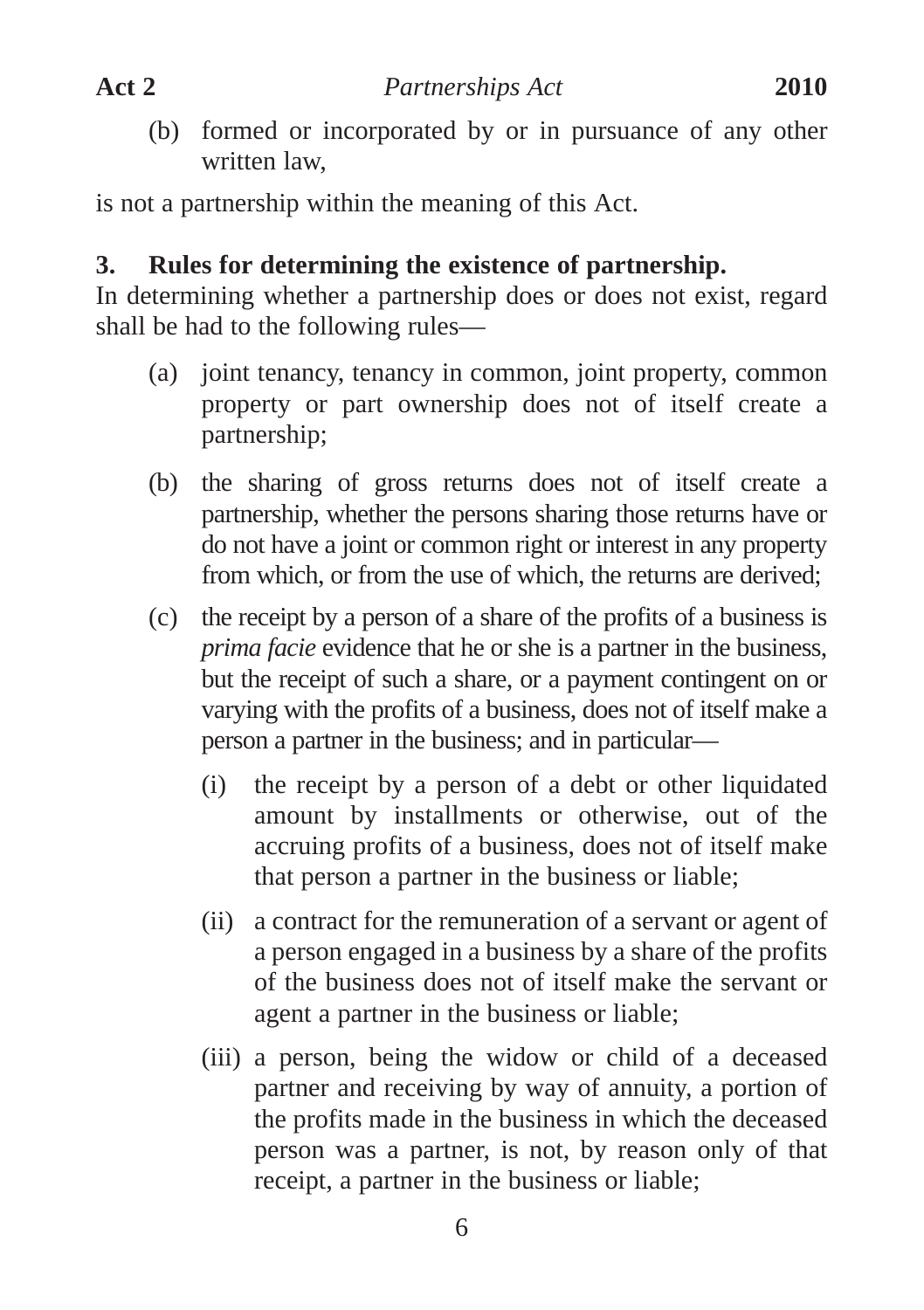- (iv) the advance of money by way of a loan to a person engaged, or about to engage, in any business on a contract with that person that the lender shall receive a rate of interest varying with the profits, or shall receive a share of the profits arising from carrying on the business, does not of itself make the lender a partner with the person carrying on the business or liable as such if the contract is in writing, and signed by or on behalf of all the parties to the contract;
- (v) a person receiving, by way of annuity or otherwise, a portion of the profits of a business in consideration of his or her sale of the goodwill of the business is not, by reason only of the receipt, a partner in the business or liable;
- (d) the ordinary evidence of partnership, including—
	- (i) whether the accounts are prepared for internal use or for other purposes;
	- (ii) any admissions by the members of the partnership;
	- (iii) advertisements which include the alleged partners;
	- (iv) agreements or other documents, formal or otherwise, which disclose the partnership relationship;
	- (v) the manner in which bills of exchange have been drawn, accepted or endorsed;
	- (vi) judgments of courts of law in which a partnership has been held to exist;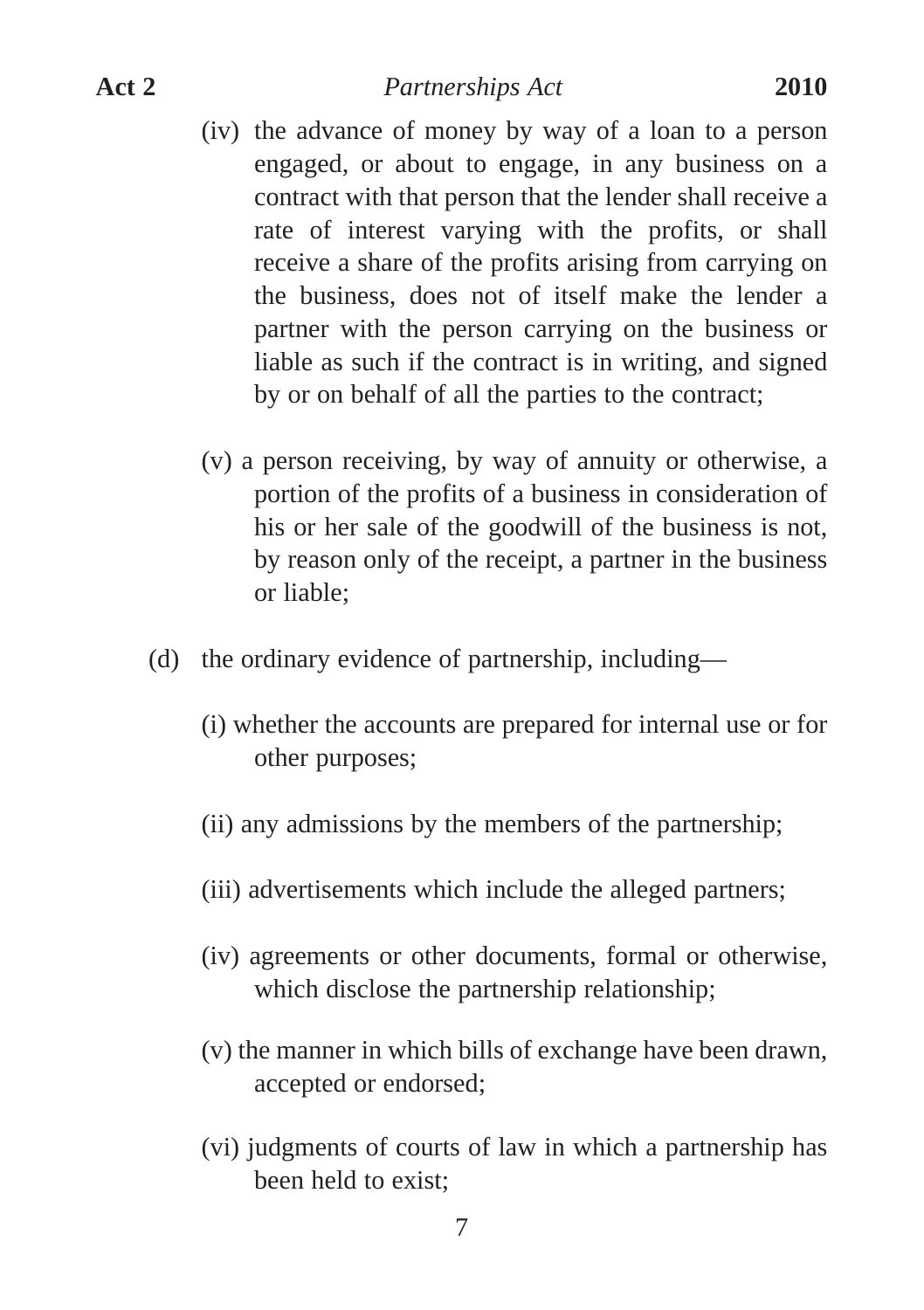- (vii) meetings which partners attended or were expected to attend;
- (viii) payment of money to courts of law for the liability of the partnership;
- (ix) letters and memoranda which relate to admission of a person in the partnership or which give a person a share in the profits as intended by the partners;
- (x) any release executed by all the alleged partners; and
- (xi) recitals in the agreement in which the partners are parties.

## **4. Mandatory registration.**

(1) A firm carrying on business in Uganda under a business name which does not consist of the true surnames of all partners who are individuals and the corporate names of all partners which are corporations without any addition other than the true first names of individual partners or initials of the first names; and the corporate names of all partners which are corporations, shall register its name under the Business Names Registration Act.

(2) Where any persons operate a business as a partnership in contravention of subsection(1), every party to the business commits an offence and is liable on conviction, to a fine not exceeding twenty currency points and to an additional fine not exceeding five currency points for each day for which the offence continues after the expiration of fourteen days.

PART III—RELATIONS OF PARTNERS TO PERSONS DEALING WITH THEM

## **5. Power of partner to bind firm.**

(1) Every partner is an agent of the firm and his or her other partners for the purpose of the business of the partnership.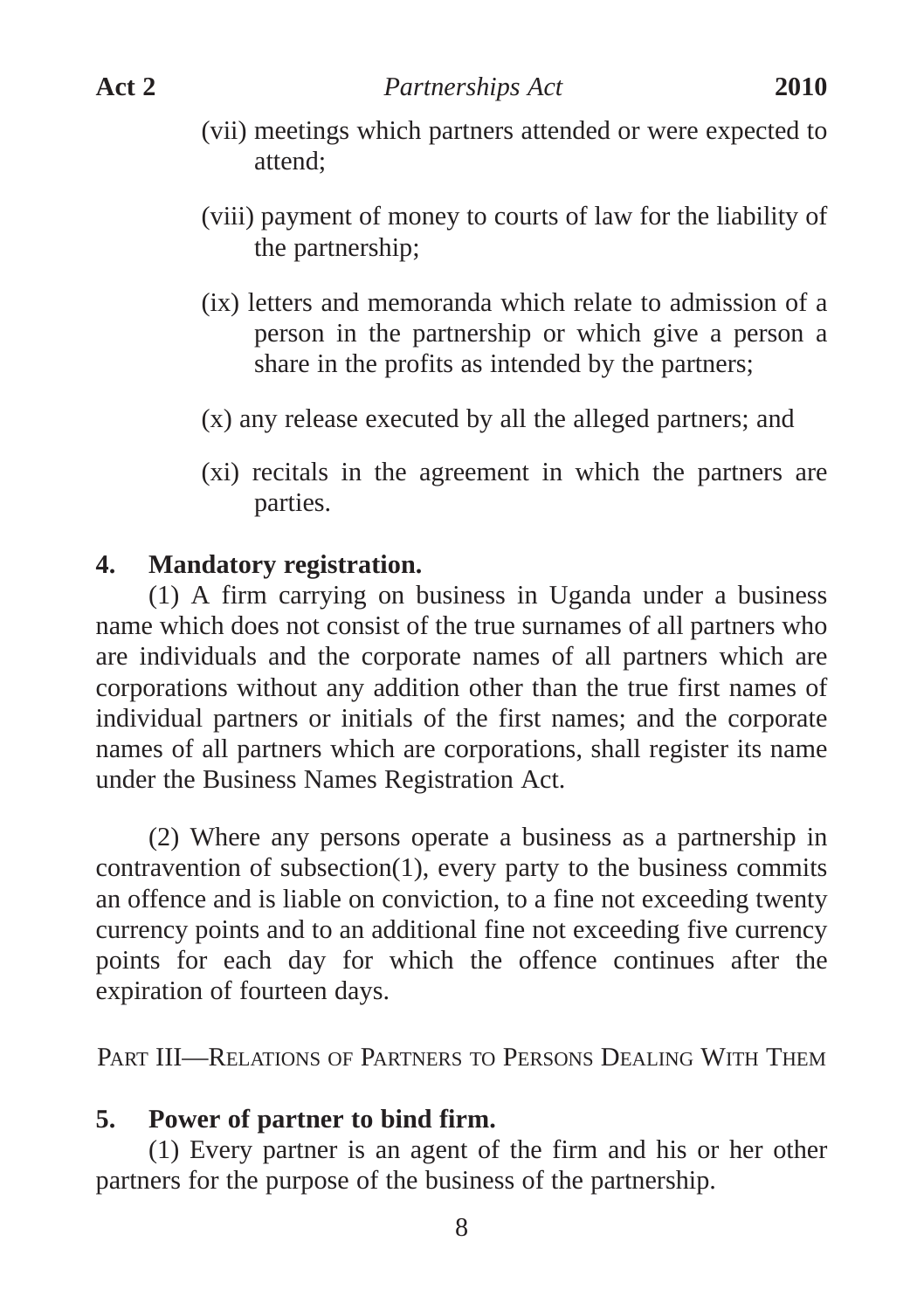(2) The act of a partner who does any act for the purpose of carrying on the ordinary course of business of the firm binds the firm and his or her partners, unless the partner so acting does not have authority to act for the firm in the particular matter, and the person with whom the partner is dealing—

- (a) knows that the partner has no authority; or
- (b) does not know or believe him or her to be a partner.

# **6. Partners bound by act on behalf of firm.**

(1) An act or instrument relating to the business of the firm and done or executed in the firm name, or in any other manner showing an intention to bind the firm by any person authorised to bind the firm, whether a partner or not, is binding on the firm and all the partners.

(2) Subsection (1) does not affect any general principles of law relating to the execution of deeds or negotiable instruments.

# **7. Partners using credit of firm for private purposes.**

Where a partner pledges the credit of the firm for a purpose apparently not connected with the firm's ordinary course of business, the firm is not bound, unless that partner is in fact specially authorised by the other partners.

## **8. Effect of notice that firm not bound by acts of partners.**

Where it has been agreed between or among the partners that a restriction shall be placed on the power of any one or more of them to bind the firm, an act done in contravention of the agreement is not binding on the firm with respect to persons having notice of that agreement.

## **9. Liability of partners.**

(1) A partner in a firm is liable jointly with the other partners for all debts and obligations of the firm incurred while he or she is a partner.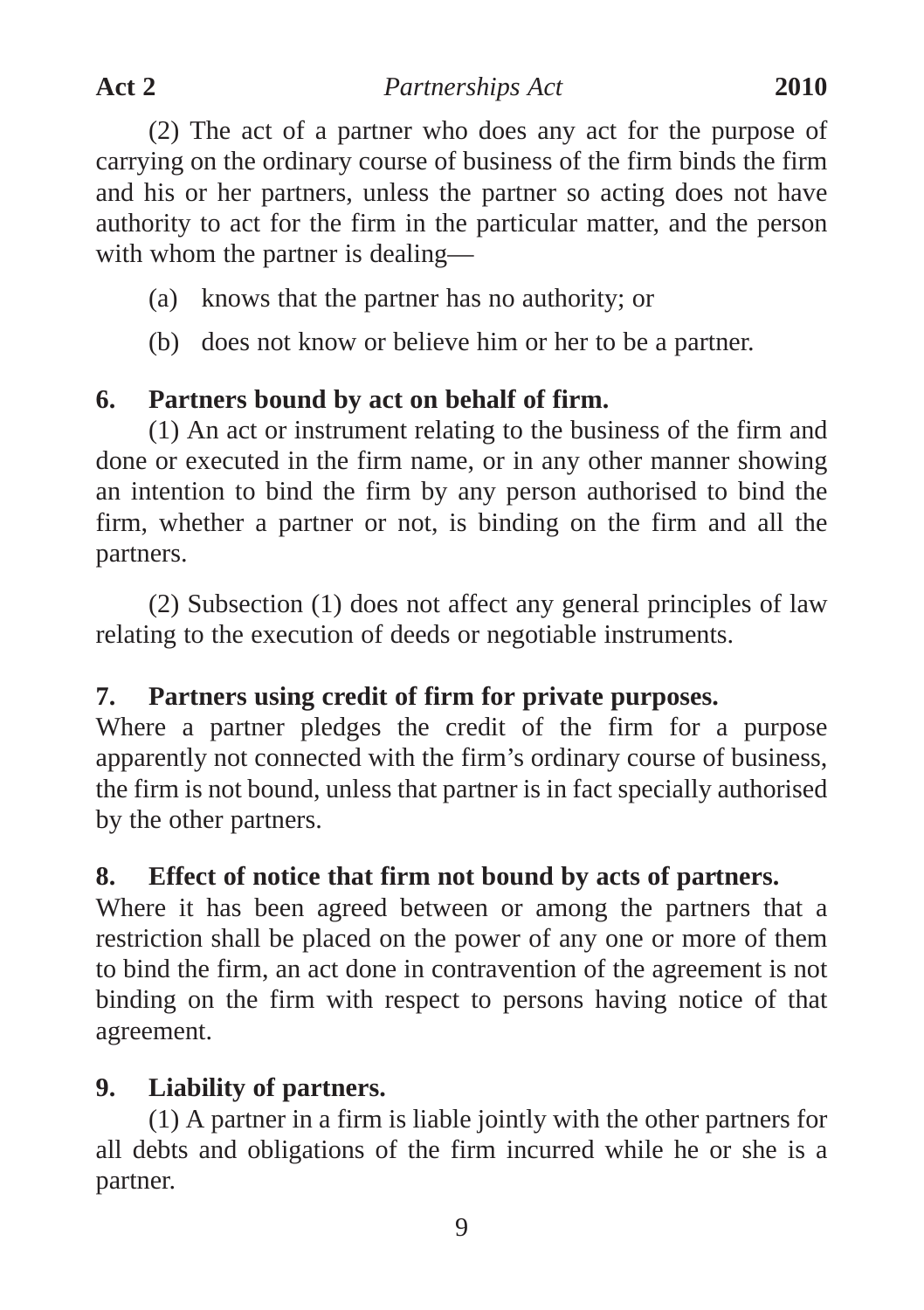(2) Where a partner dies, his or her estate is severally liable in due course of administration for the debts and obligations of the firm so far as they remain unsatisfied but subject to the prior payment of his or her separate debts.

(3) The estate of a partner who dies or who becomes bankrupt or of a partner, who, not having been known to the person dealing with the firm to be a partner, retires from the firm, is not liable for partnership debts contracted after the date of the death, bankruptcy or retirement respectively.

## **10. Minor partner not personally liable for firm's obligations.**

A person who is a minor according to the law to which he or she is subject may be admitted to the benefits of partnership, but cannot be made personally liable for any obligation of the firm; but the share of that minor in the property of the firm is liable for any obligation of the firm.

## **11. Liability of minor partner on attaining majority.**

A person who has been admitted to the benefits of partnership while still a minor shall, on attaining the age of majority, be liable for all obligations incurred by the partnership from the date of his or her admission, unless he or she gives public notice within a reasonable time of his or her repudiation of the partnership.

## **12. Liability of the firm for wrongs of partners.**

Where, by any wrongful act or omission of any partner acting in the ordinary course of the business of the firm, or with the authority of his or her co-partners, loss or injury is caused to any person not being a partner in the firm, or any penalty is incurred, the firm is liable for the loss, injury or penalty to the same extent as the partner so acting or omitting to act.

## **13. Liability for wrongs joint and several.**

A partner is liable jointly and severally with his or her co-partners for everything for which the firm becomes liable under section 14 while he or she is a partner in the firm.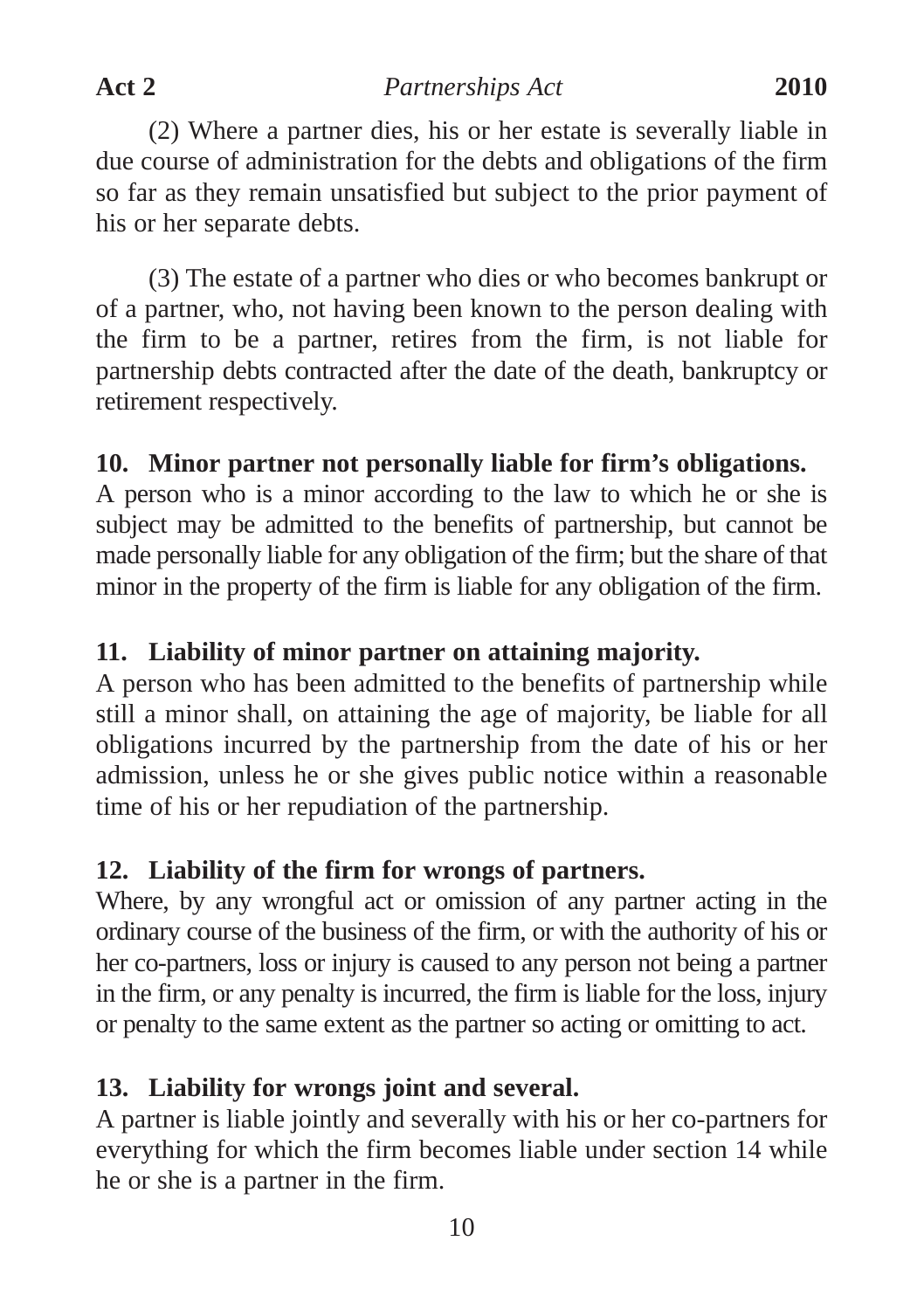**14. Misapplication of money or property received for or in custody of firm.**

A firm is liable to make good the loss—

- (a) where one partner, acting within the scope of his or her apparent authority, receives the money or property of a third person, and misapplies it; and
- (b) where a firm in the course of its business receives money or property of a third person, and the money or property so received is misapplied by one or more of the partners while it is in the custody of the firm.

## **15. Improper employment of trust property for partnership purposes.**

Where a partner who is a trustee, improperly employs trust property in the business or on the account of the partnership, no other partner is liable for the trust property to the persons beneficially interested in it; except that—

- (a) this section shall not affect any liability incurred by any partner by reason of his or her having notice of a breach of trust; and
- (b) nothing in this section shall prevent trust money from being followed and recovered from the firm if it is still in possession or control of the firm.

## **16. Persons liable by holding out.**

(1) Any person who by words spoken, written or by conduct represents himself or herself, or who knowingly suffers himself or herself to be represented as a partner in a particular firm is liable as a partner to any one who has, on the faith of any such representation, given credit to the firm, whether the representation has or has not been made or communicated to the person so giving credit by or with the knowledge of the apparent partner making the representation or suffering it to be made.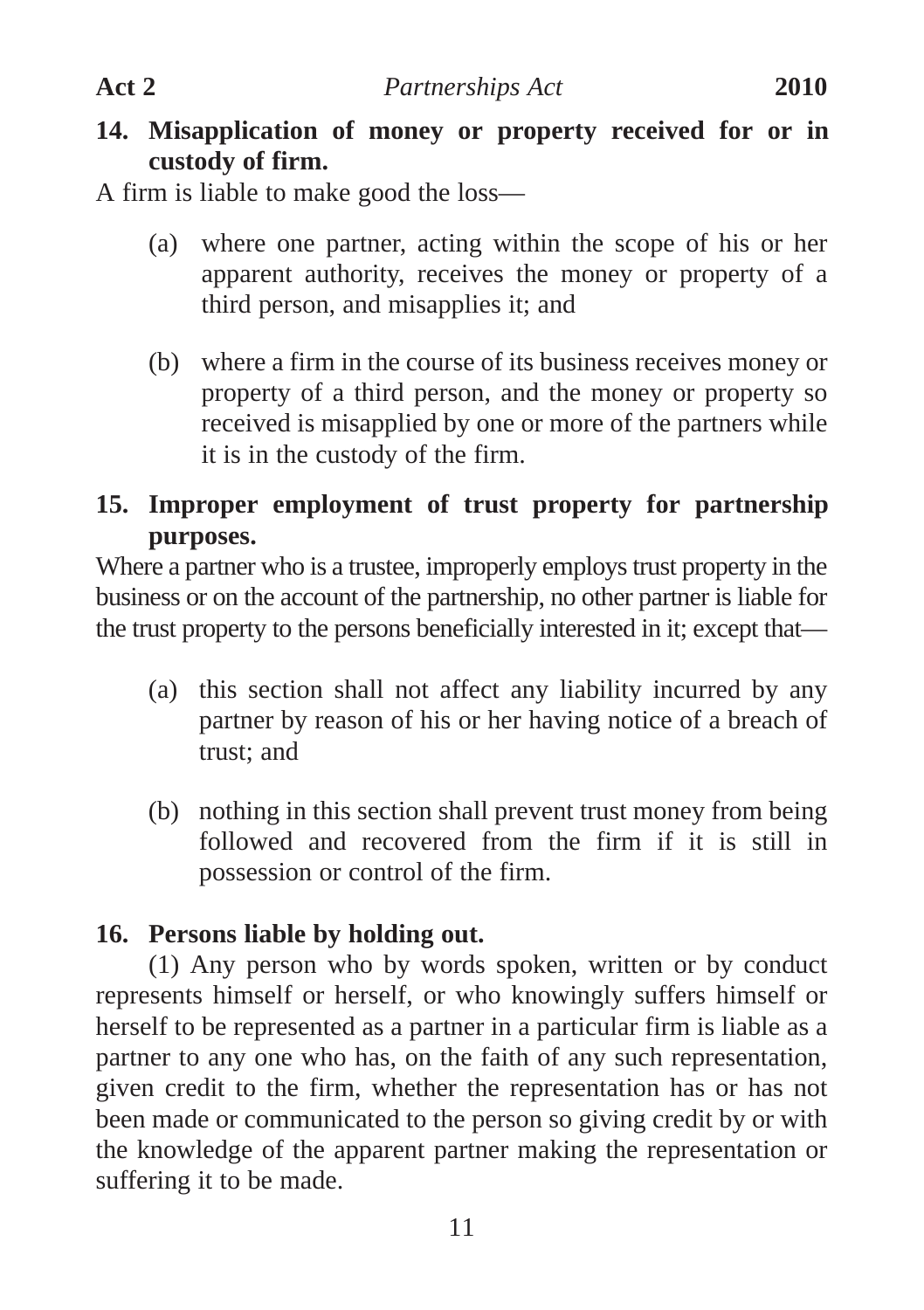(2) A firm shall not be liable for the acts of any person who falsely holds out himself or herself as a partner of a firm.

(3) Where, after a partner's death, the partnership business is continued in the firm name, the continued use of that name or of the deceased partner's name as part of the firm's name shall not of itself make his or her executors or administrators of the estate or effects liable for any partnership debts contracted after his or her death.

### **17. Admissions and representations of partners.**

An admission or representation made by any partner concerning the affairs of the partnership in the ordinary course of its business is evidence against the firm.

### **18. Notice to acting partner to be notice to firm.**

(1) Notice to any partner who habitually acts in the partnership business of any matter relating to the affairs of the partnership operates as notice to the firm.

(2) Subsection (1) does not apply in case of fraud on the firm committed by or with the consent of that partner.

## **19. Liabilities of incoming and outgoing partners.**

(1) A person who is admitted as a partner into an existing firm does not become liable to the creditors of the firm for anything done before he or she became a partner.

(2) A partner who retires from a firm does not cease to be liable for partnership debts or obligations incurred before his or her retirement.

(3) A retiring partner may be discharged from any existing liability by an agreement to that effect between partners and the members of the firm as newly constituted, and the creditors of the firm.

(4) The agreement referred to in subsection (3) may be either express or inferred as a fact from the course of dealing between the creditors and the firm as newly constituted.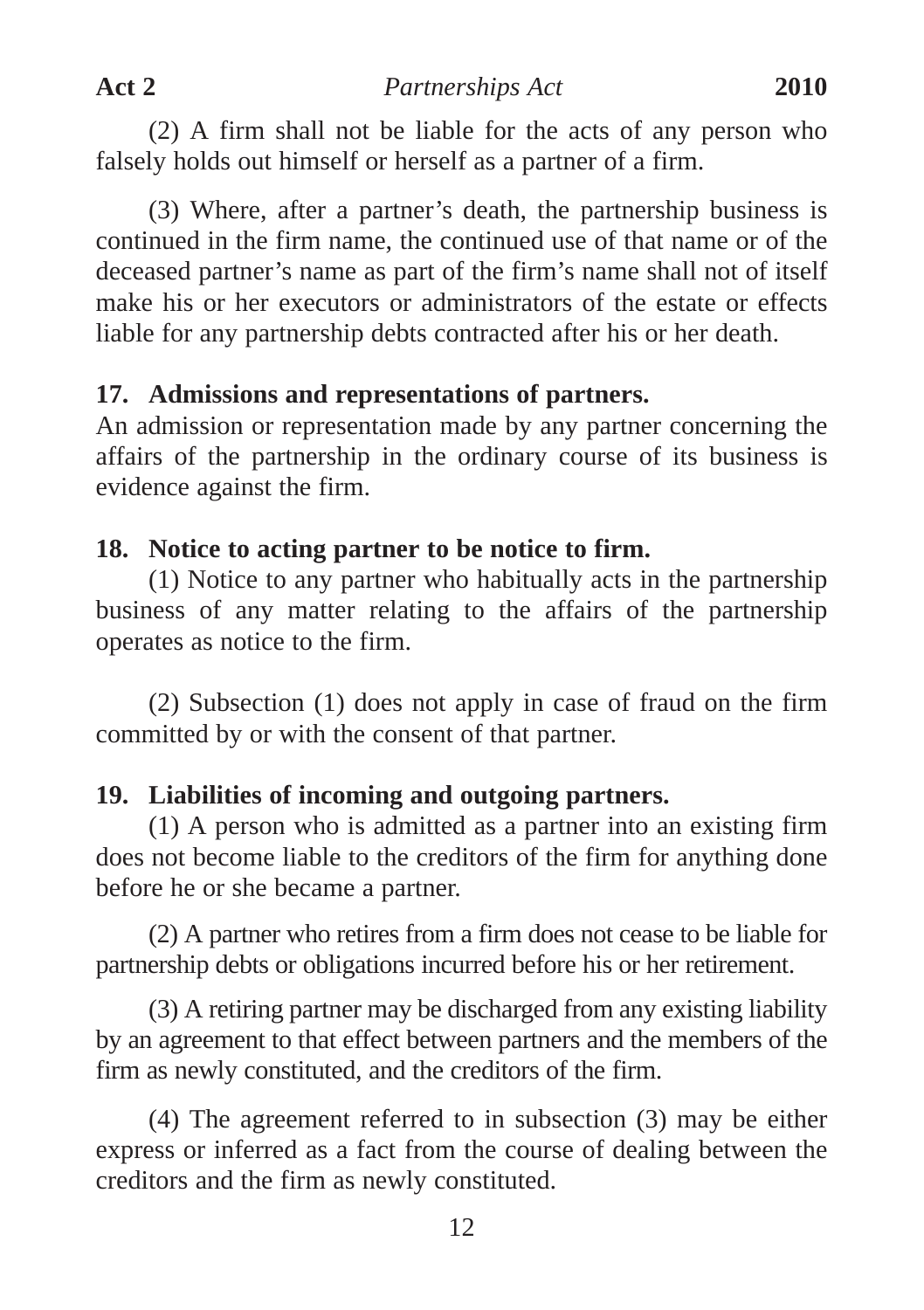(5) A retiring partner may, notwithstanding subsection (3), execute in writing an indemnity agreement with the members of the firm as newly constituted, in which the members undertake to indemnify the retiring partner of any existing liabilities.

## **20. Revocation of continuing guarantee by change in firm.**

A continuing guarantee given either to a firm or to a third person in respect of the transactions of a firm is, in the absence of an agreement to the contrary, revoked as to future transactions by any change in the constitution of the firm to which the guarantee was given or any change in respect of the transaction for which the guarantee was given.

PART IV—RELATIONS OF PARTNERS TO ONE ANOTHER.

## **21. Variation by consent of the terms of partnership.**

The mutual rights and duties of partners, whether ascertained by agreement or defined by this Act, may be varied by the consent of all the partners, and that consent may be either express or inferred from a course of dealing.

## **22. Partnership property.**

(1) All property, rights and interests in property originally brought into the partnership stock or acquired, whether by purchase or otherwise, on account of the firm and in the course of the partnership business are, in this Act, referred to as "partnership property".

(2) Partnership property must be held and applied by the partners exclusively for the purposes of the partnership and in accordance with the partnership agreement; except that the legal estate or interest in any land which belongs to the partnership shall devolve according to the nature and tenure of the land and the general rules of law applicable to it.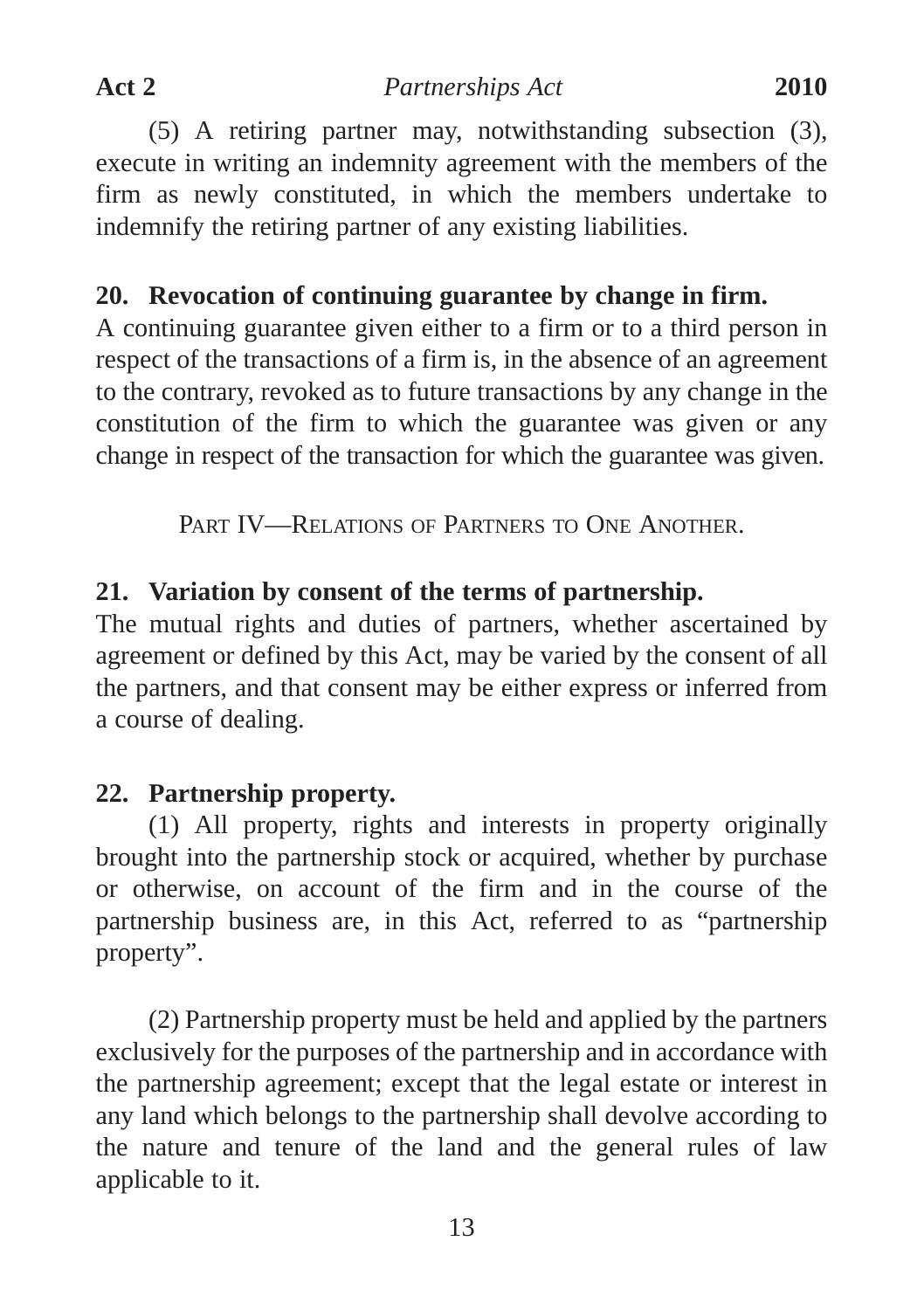(3) Where co-owners of an estate or interest in any land which is not partnership property are partners to profits made by the use of that land or estate, purchase other land or estate out of the profits to be used in similar manner, the land or estate so purchased belongs to them, in the absence of an agreement to the contrary, not as partners but as co-owners for the same respective estate and interests as are held by them in the land or estate first mentioned at the date of the purchase.

# **23. Property bought with partnership money.**

Unless the contrary intention appears, property bought with money belonging to the firm is taken to have been bought on account of the firm.

# **24. Conversion into personal estate of land held as partnership property.**

Where land or any interest in it becomes partnership property, it shall, unless the contrary intention appears, be treated as between the partners (including the representatives of a deceased partner) and also as between the heirs of a deceased partner and his or her executors or administrators, as personal and not real estate.

# **25. Procedure against partnership property for partner's separate judgment debt.**

(1) Execution of a decree shall not issue against any partnership property except on a judgment against the firm.

(2) The court may, on application by summons of any judgment creditor of a partner, make an order—

- (a) charging that partner's interest in the partnership property and profits with payment of the amount of the judgment debt and interest on it;
- (b) appointing a receiver of that partner's share of profits whether already declared or accruing and of any other money which may be coming to that partner in respect of the partnership; and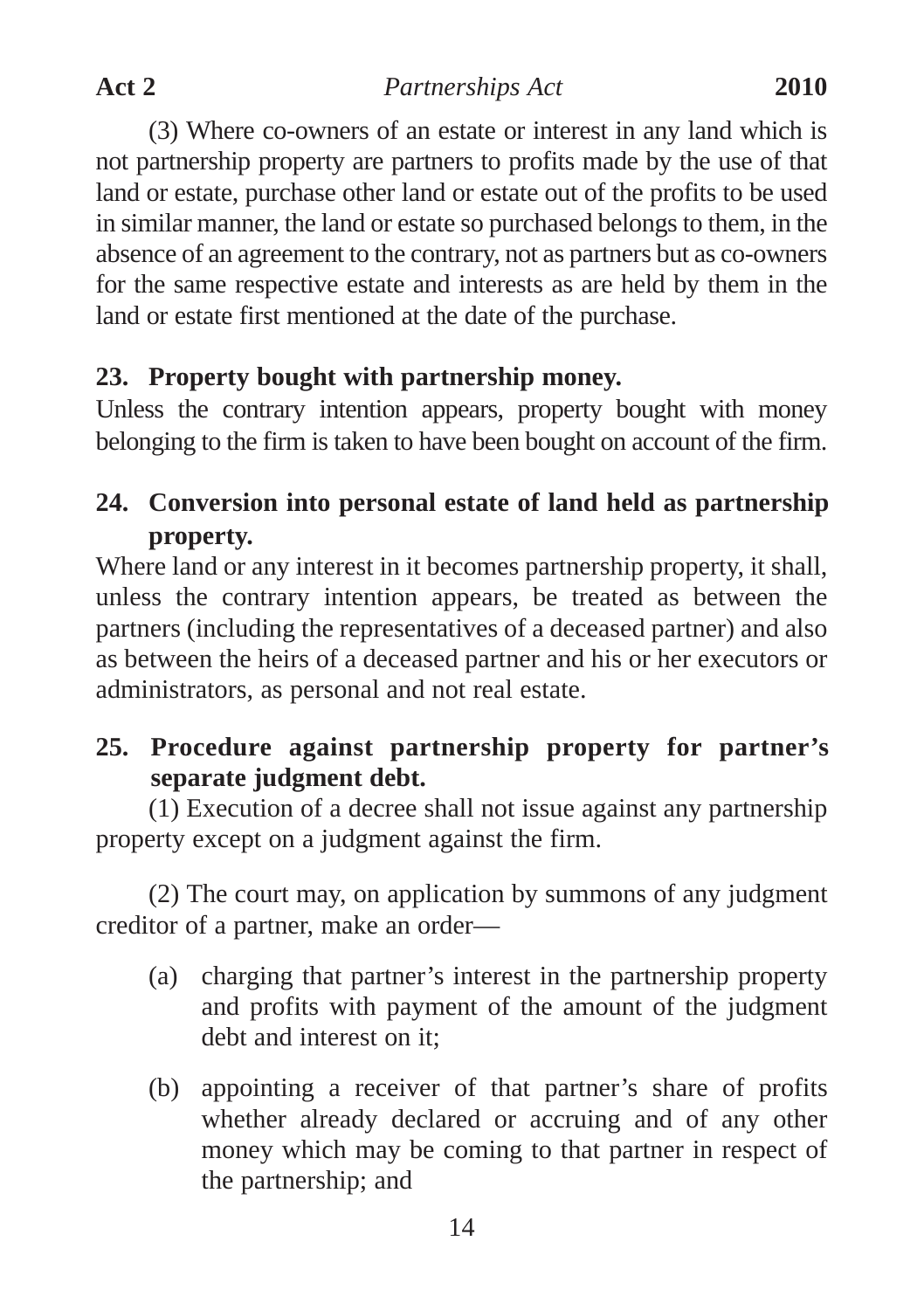(c) directing all accounts, inquiries and giving other orders and directions which might have been directed or given if the charge had been made in favour of the judgment creditor by the partner or as the circumstances of the case may require.

(3) The other partner or partners shall be at liberty at any time to redeem the interest charged, or, in case of sale being directed, to purchase it.

## **26. Rules as to interests and duties of partners subject to special agreement.**

The interests of partners in the partnership property and their rights and duties in relation to the partnership shall be determined, subject to any agreement, express or implied between the partners, by the following rules—

- (a) all the partners are entitled to share equally in the capital and profits of the business, and must contribute equally towards the losses whether of capital or otherwise sustained by the firm;
- (b) the firm must indemnify every partner in respect of payments made and personal liabilities incurred by the partner—
	- (i) in the ordinary and proper conduct of the business of the firm; or
	- (ii) in or about anything necessarily done for the preservation of the business or property of the firm;
- (c) a partner making, for the purpose of the partnership, any actual payment or advance beyond the amount of capital which he or she has agreed to subscribe is entitled to interest at the rate agreed upon by the partners, and, in the absence of any agreement, the ruling treasury bill rate shall apply; except that in determining the rate, due consideration shall be given to the period of repayment;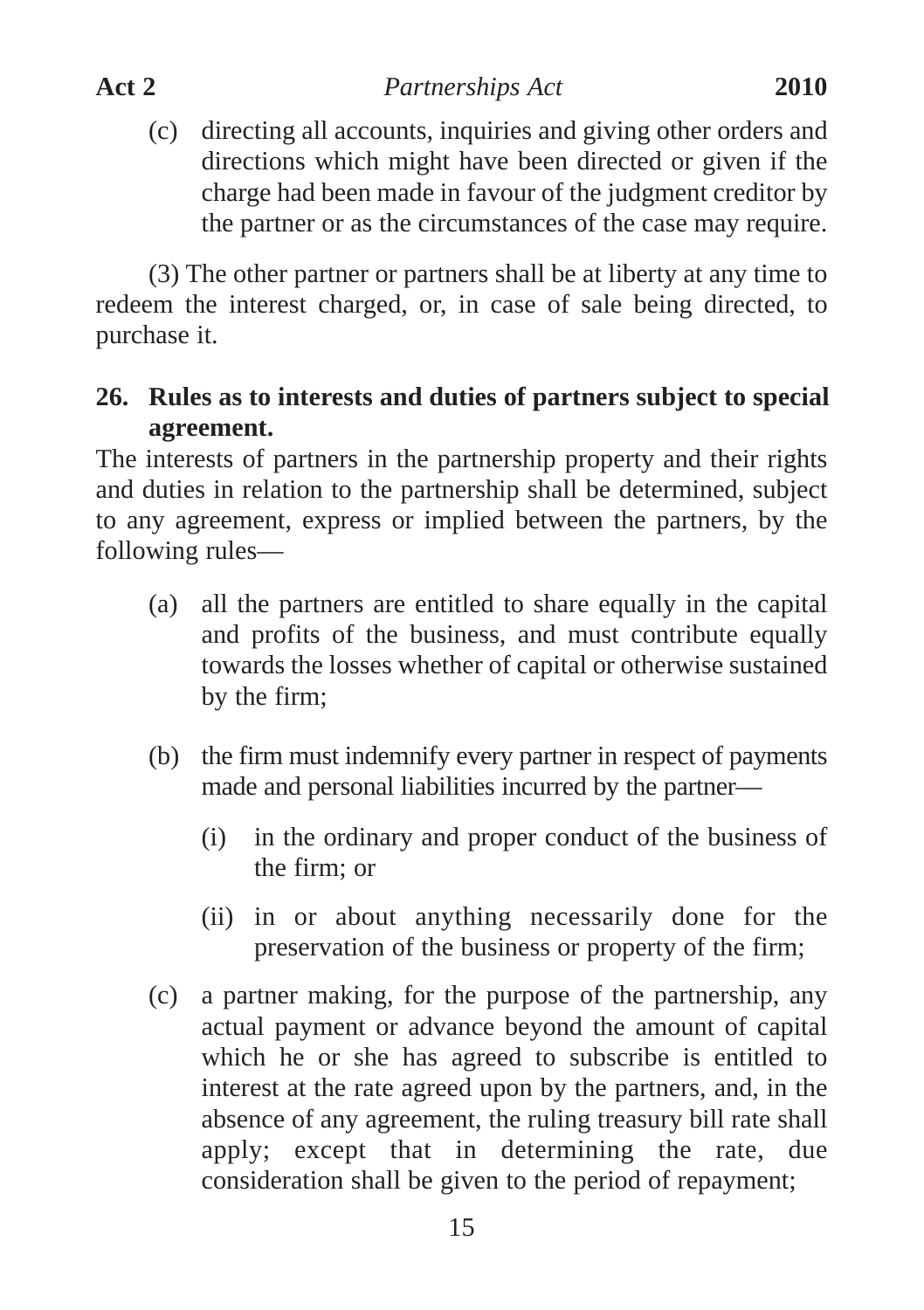- (d) a partner is not entitled, before the ascertainment of profits, to interest on the capital subscribed by him or her;
- (e) every partner may take part in the management of the partnership business;
- (f) no partner shall be entitled to remuneration for acting in the partnership business;
- (g) no person may be introduced as a partner without the consent of all existing partners;
- (h) any difference arising as to ordinary matters connected with the partnership business may be decided by a majority of the partners; but no change may be made in the nature of the partnership business without the consent of all existing partners; and
- (i) the partnership books are to be kept at the place of business of the partnership or the principal place of business of the partnership if there is more than one; and every partner may, at all reasonable times, have access to and inspect and copy any of the books.

## **27. Expulsion of partner.**

A majority of the partners have no power to expel any partner unless a power to do so has been conferred by express agreement between or among the partners.

# **28. Retirement from partnership.**

(1) Where no fixed term has been agreed upon for the duration of the partnership, any partner intending to dissolve the partnership shall—

- (a) give reasonable notice to the other partners of his or her intention to do so; and
- (b) obtain the consent of the other partners regarding the dissolution of the partnership.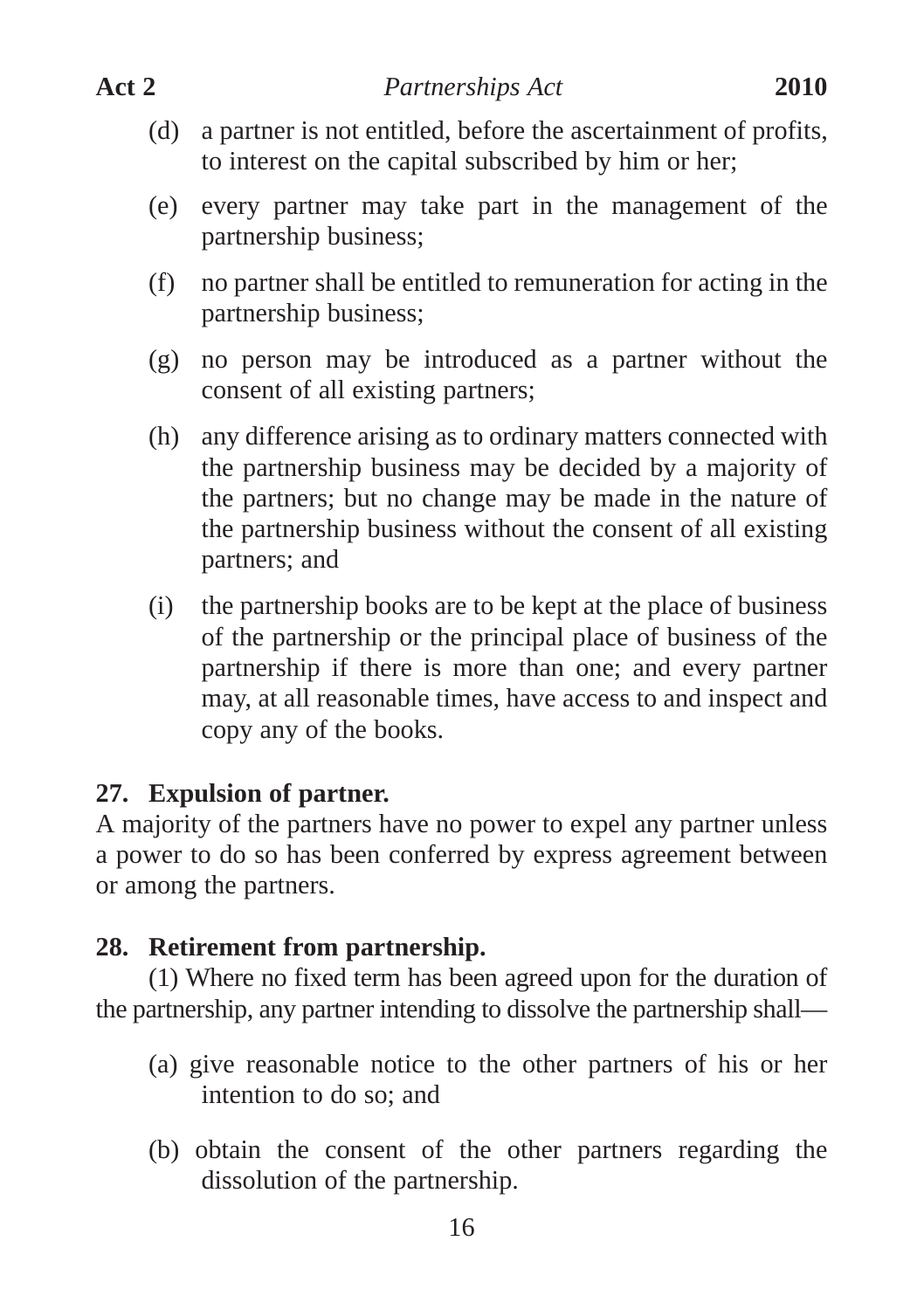(2) Where the other partners decline to give their consent to the dissolution under subsection (1)(b), that partner has the option of retiring from the partnership.

(3) Where the partnership has originally been constituted by deed, a notice in writing signed by the partner giving the notice in accordance with the deed shall be sufficient for the purpose of the notice referred to in subsection  $(1)(a)$ .

(4) Subject to this Act, the rights, benefits and duties of a retiring partner shall be as agreed between or among the partners.

## **29. Presumption of continuance of partnership.**

Where a partnership entered into for a fixed term is continued after the term has expired, and without any express new agreement, the rights and duties of the partners remain the same as they were at the expiration of the term.

## **30. Duty of partners to render accounts, etc.**

Every partner is bound to render true accounts and full information of all things affecting the partnership to any partner or his or her legal representatives.

# **31. Accountability of partners for private profits.**

Every partner must account to the firm for any benefit derived by him or her without the consent of the other partners from any transaction concerning the partnership, or from any use by him or her of the partnership property, name or business connection.

## **32. Duty of partner not to compete with firm.**

Where a partner, without the consent of the other partners, carries on any business of the same nature as, and competing with, that of the firm, the partner must account for and pay over to the firm all profits he or she made in that business.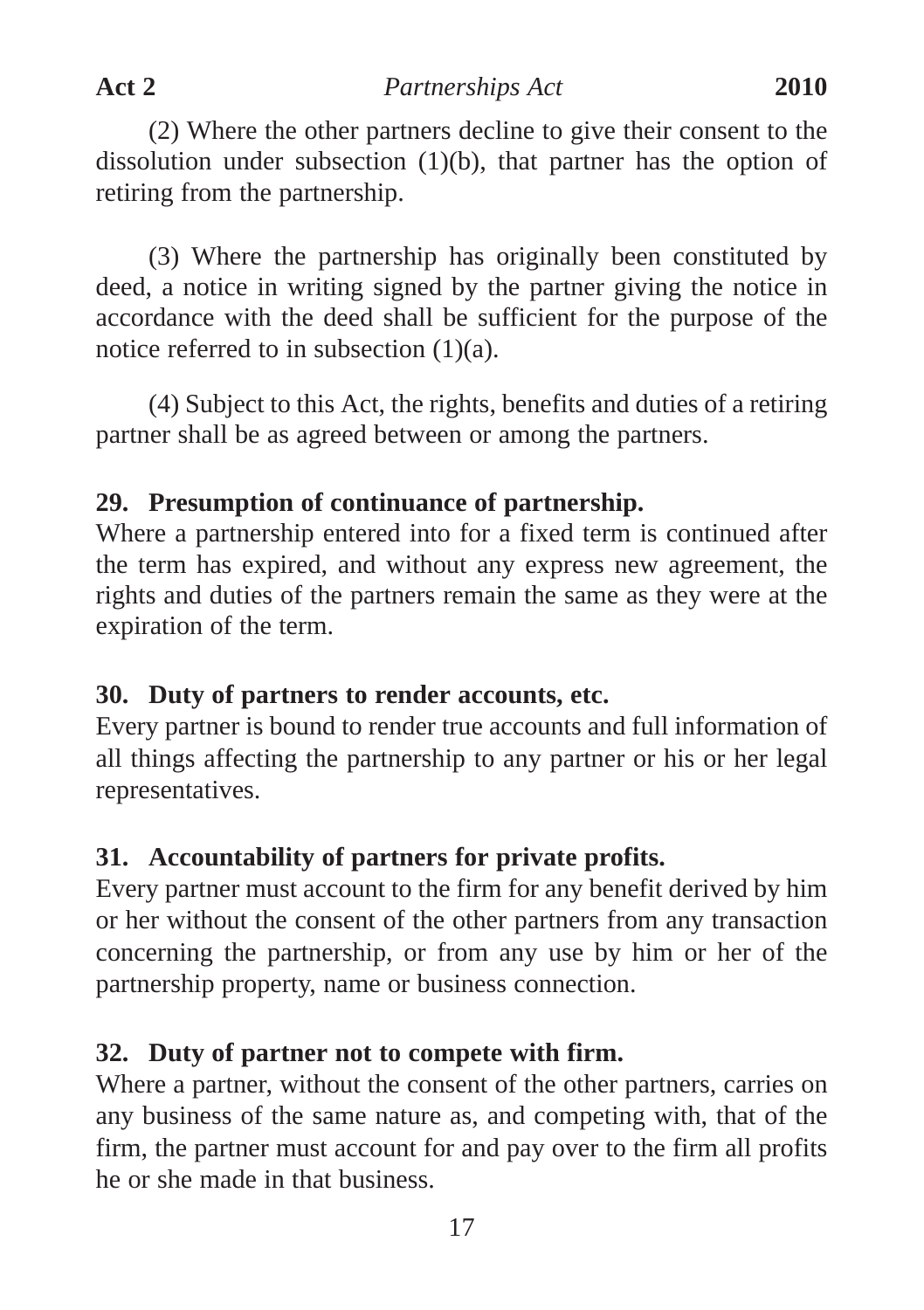### **33. Rights of assignee of share in partnership.**

(1) An assignment by any partner of his or her share in the partnership, either absolute or by way of mortgage or redeemable charge, does not, as against the other partners, entitle the assignee, during the continuance of the partnership—

- (a) to interfere in the management or administration of the partnership business or affairs;
- (b) to require any accounts of the partnership transactions; or
- (c) to inspect the partnership books.

(2) An assignment in subsection (1) entitles the assignee only to receive the share of profits to which the assigning partner would otherwise be entitled; and the assignee must accept the account of profits agreed to by the partners.

(3) In case of a dissolution of the partnership, whether in respect of all the partners or in respect of the assigning partner, the assignee is entitled to receive the share of the partnership assets to which the assigning partner is entitled as between himself or herself and the other partners, and, for the purpose of ascertaining that share, to an account as from the date of the dissolution.

PART V-DISSOLUTION OF PARTNERSHIP AND ITS CONSEQUENCES.

#### **34. Dissolution by expiration or notice.**

(1) Subject to any agreement between or among the partners, a partnership is dissolved—

(a) if entered into for a fixed term, by the expiration of that term;

- (b) if entered into for a single adventure or undertaking, by the termination of that adventure or undertaking;
- (c) if entered into for an undefined time, by the agreement of the partners to dissolve the partnership.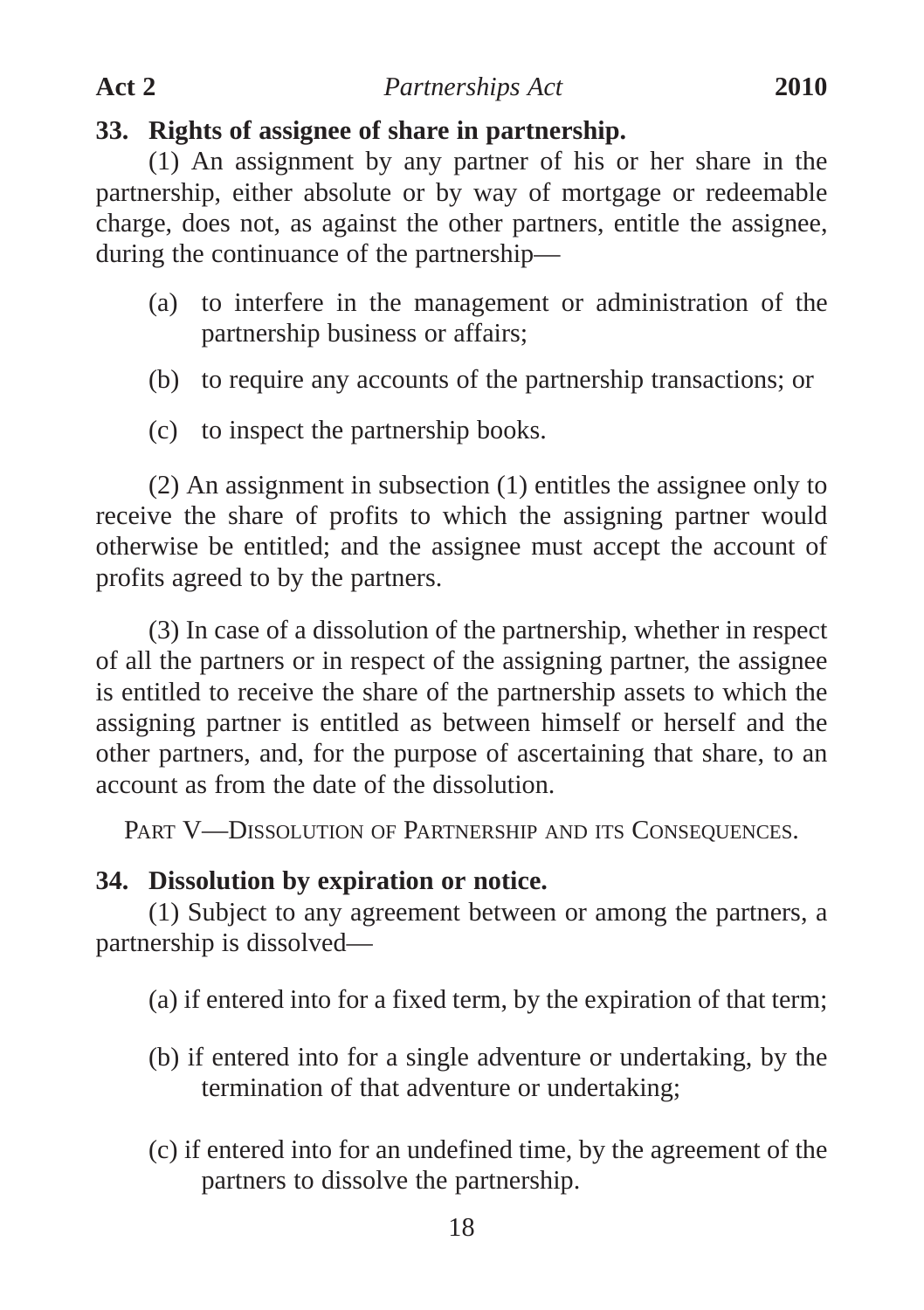(2) In the case mentioned in subsection  $(1)$  (c), the partnership is dissolved as from the date agreed by the partners for the dissolution to take effect.

## **35. Dissolution by bankruptcy, death or charge.**

(1) Subject to any agreement between or among the partners, a partnership may, at the option of the other partners, be dissolved by the death or bankruptcy of any partner.

(2) A partnership may, at the option of the other partners, be dissolved if any partner suffers his or her share of the partnership property to be charged under this Act for his or her separate debt.

## **36. Dissolution by illegality of partnership.**

A partnership is, in every case, dissolved by the happening of any event that makes it unlawful for the business of the firm to be carried on or for the members of the firm to carry on business in partnership.

# **37. Dissolution by court for incapacity, etc.**

On the application by a partner, the court may decree dissolution of a partnership in any of the following cases—

- (a) when a partner is shown, to the satisfaction of the court, to be of permanently unsound mind, in which case the application may be made on behalf of that partner by his or her guardian *ad litem* or next friend or person entitled to intervene as by any other partner;
- (b) when a partner, other than the partner suing, becomes in any other way permanently incapable of performing his or her part of the partnership contract;
- (c) when a partner, other than the partner suing, has been guilty of such conduct as, in the opinion of a court, regard being had to the nature of the business, is calculated prejudicially to affect the carrying on of the business;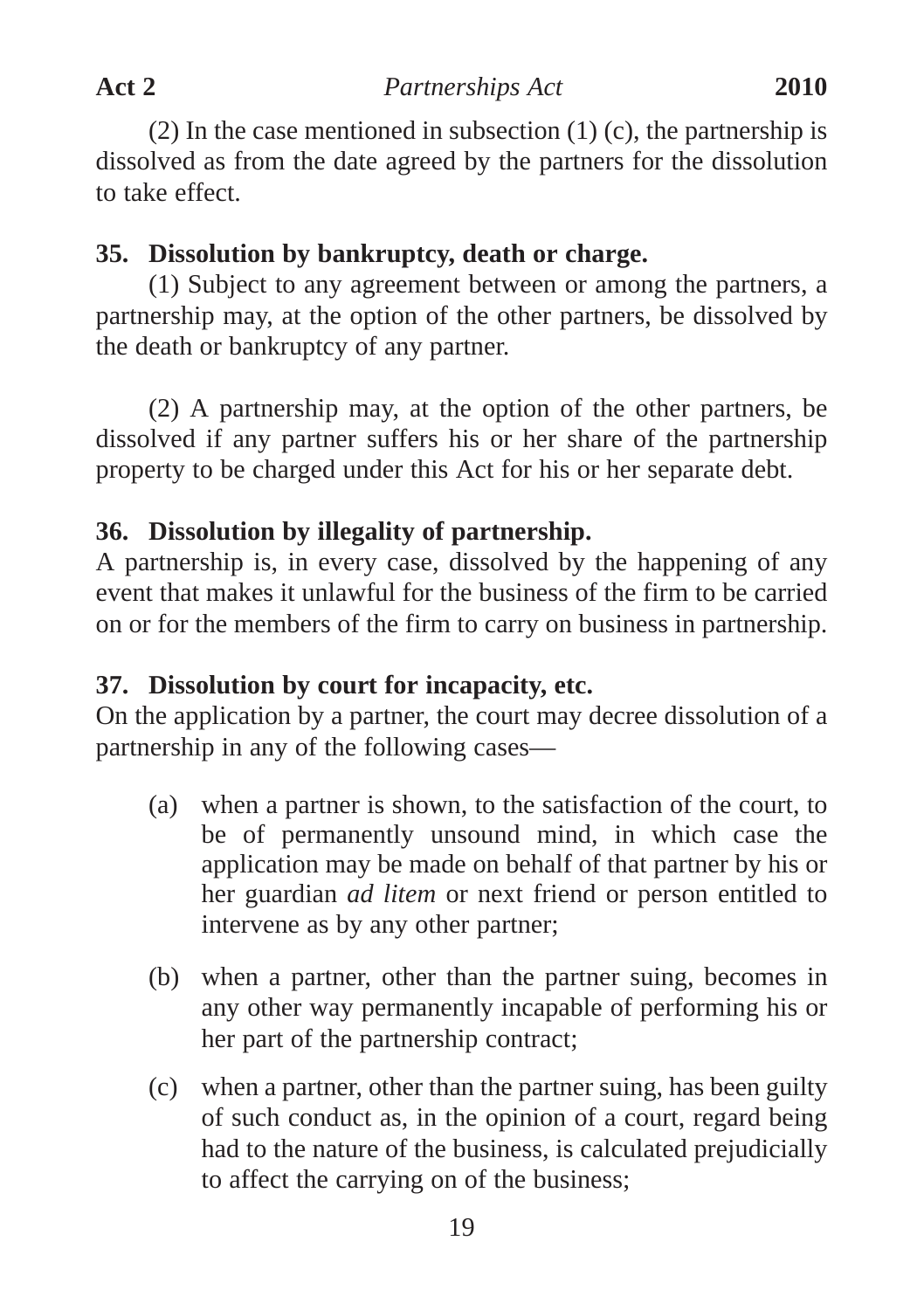- (d) when a partner, other than the partner suing, willfully or persistently commits a breach of the partnership agreement, or otherwise so conducts himself or herself in matters relating to the partnership business, that it is not reasonably practicable for the other partner or partners to carry on the business in partnership with him or her;
- (e) when the business of the partnership can only be carried on at a loss; or
- (f) whenever, in any case, circumstances have arisen which, in the opinion of the court, render it just and equitable that the partnership be dissolved.

## **38. Rights of persons dealing with firm against apparent members of firm.**

(1) Where a person deals with a firm after a change in its constitution, he or she is entitled to treat all apparent members of the old firm as still being members of the firm until he or she has notice of the change.

(2) An advertisement in the *Gazette* by any partner shall be notice as to persons who had no dealings with the firm before the date of the dissolution or change so advertised.

(3) The estate of a partner who dies or who becomes bankrupt or of a partner, who, not having been known to the person dealing with the firm to be a partner, retires from the firm, is not liable for partnership debts contracted after the date of the death, bankruptcy or retirement respectively.

## **39. Rights of partners to notify dissolution.**

On the dissolution of a partnership or retirement of a partner, any partner may publicly notify the dissolution or retirement of that partner, and may require the other partner or partners to concur for that purpose in all necessary or proper acts, if any, which cannot be done without his or her or their concurrence.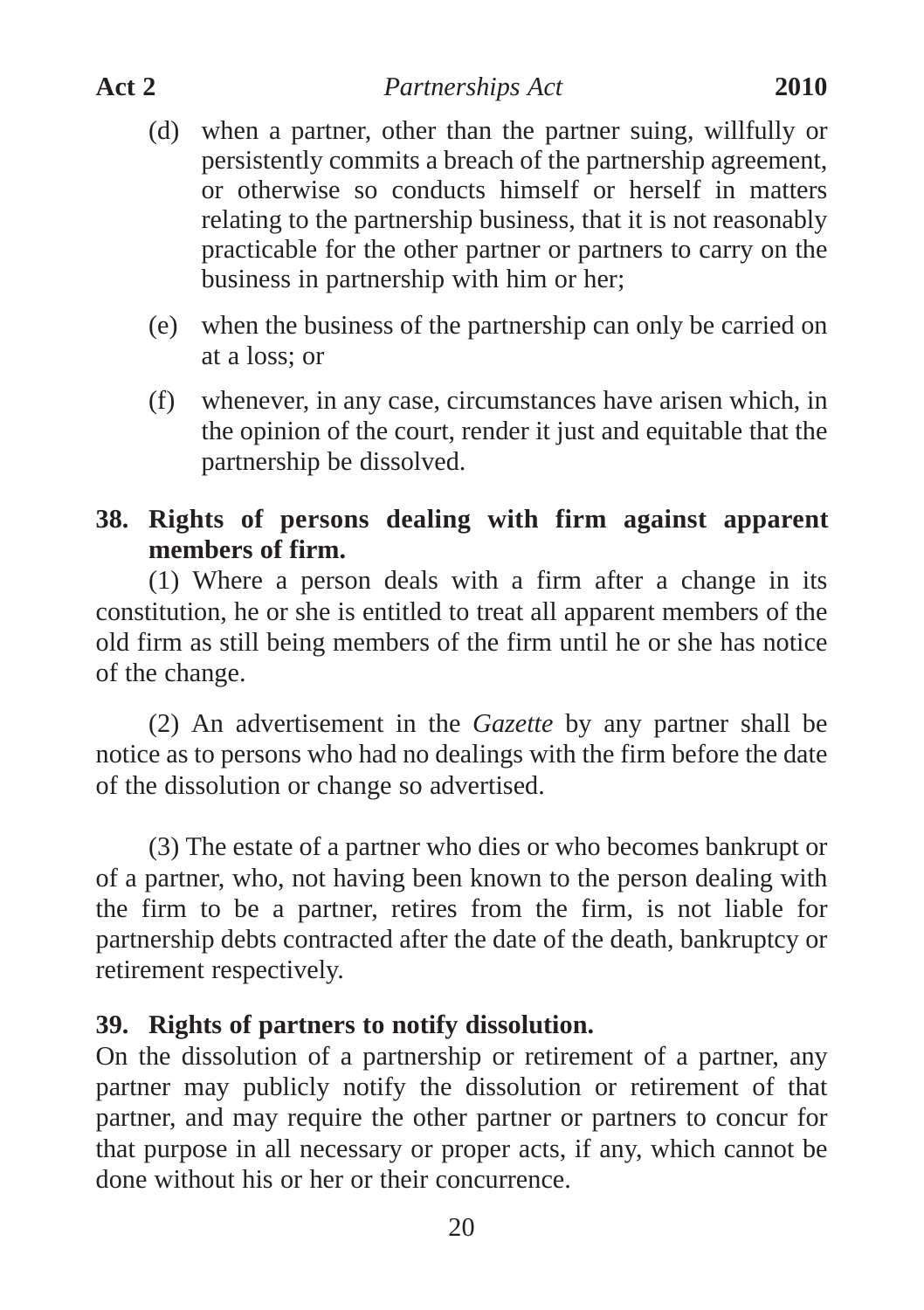## **40. Continuing authority of partners for purposes of winding up.**

(1) After the dissolution of a partnership, the authority for each partner to bind the firm and the other rights and obligations of the partners continue notwithstanding the dissolution, so far as may be necessary to wind up the affairs of the partnership, and to complete transactions begun but unfinished at the time of the dissolution, but not otherwise.

(2) Notwithstanding subsection (1), the firm is in no case bound by the acts of a partner who has become bankrupt; but this section does not affect the liability of any person who has, after the bankruptcy, represented himself or herself or knowingly suffered himself or herself to be represented as a partner of the bankrupt.

**41. Rights of partners as to application of partnership property.** On the dissolution of a partnership, every partner is entitled, as against the other partners in the firm and all persons claiming through them in respect of their interests as partners—

- (a) to have the property of the partnership applied in payment of the debts and liabilities of the firm, and to have the surplus assets after such payment, applied in payment of what may be due to the partners respectively after deducting what may be due from them as partners to the firm; and
- (b) for the purposes of paragraph (a) any partner or his or her representatives may, on the termination of the partnership, apply to the court to wind up the business and affairs of the firm.

# **42. Apportionment of premium where partnership prematurely dissolved.**

Where one partner has paid a premium to another partner on entering into a partnership for a fixed term, and the partnership is dissolved before the expiration of that term otherwise than by the death of a partner, the court may order the repayment of the premium or of such part of it as it thinks just, having regard to the terms of the partnership contract and to the length of time during which the partnership has continued, unless—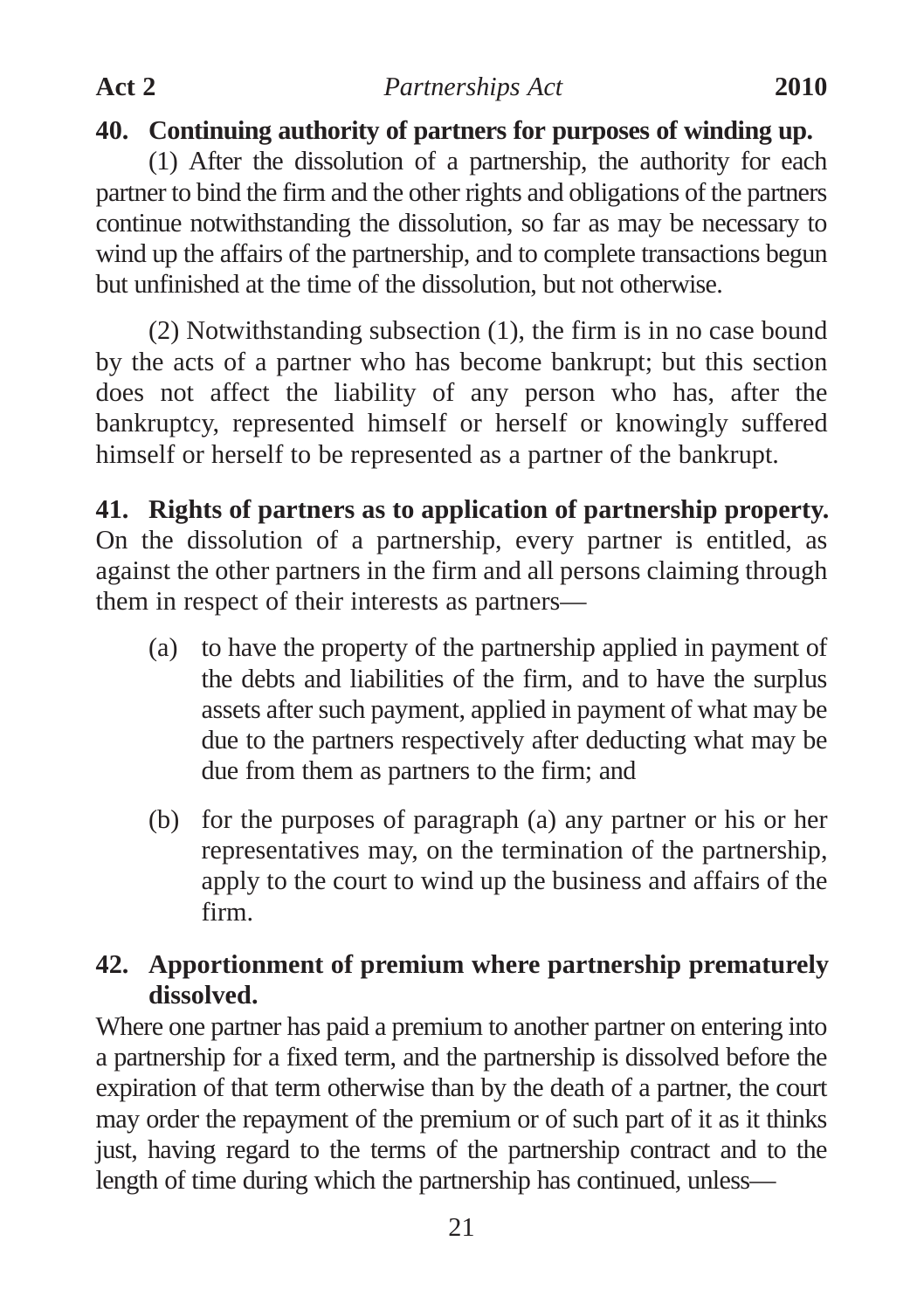- (a) the dissolution is, in the judgment of the court, wholly or mainly due to the misconduct of the partner who paid the premium; or
- (b) the partnership has been dissolved by an agreement containing no provision for a return of any part of the premium.

## **43. Rights where partnership dissolved for fraud or misrepresentation.**

Where a partnership contract is rescinded on the ground of the fraud or misrepresentation of one of the parties to it, the party entitled to rescind is, without prejudice to any other right, entitled—

- (a) to a lien on, or right of retention of, the surplus of the partnership assets, after satisfying the partnership liabilities, for any sum of money he or she paid for the purchase of a share in the partnership and for any capital he or she contributed;
- (b) to stand in the name of the creditors of the firm for any payments he or she made in respect of the partnership liabilities; and
- (c) to be indemnified by the person guilty of the fraud or making the representation, against all the debts and liabilities of the firm.

# **44. Right of outgoing partner in certain cases to share profits made after dissolution.**

(1) Where a partner has died or ceased to be a partner and the surviving or continuing partners carry on the business of the firm with the firm's capital or assets without any final settlement of accounts as between the firm and the outgoing partner or his or her estate, then, in the absence of any agreement to the contrary the outgoing partner or his or her estate is entitled, at the partner's option or that of his or her representatives—

(a) to a share of the profits made since the dissolution as the court may find to be attributable to the use of his or her share of the partnership assets; and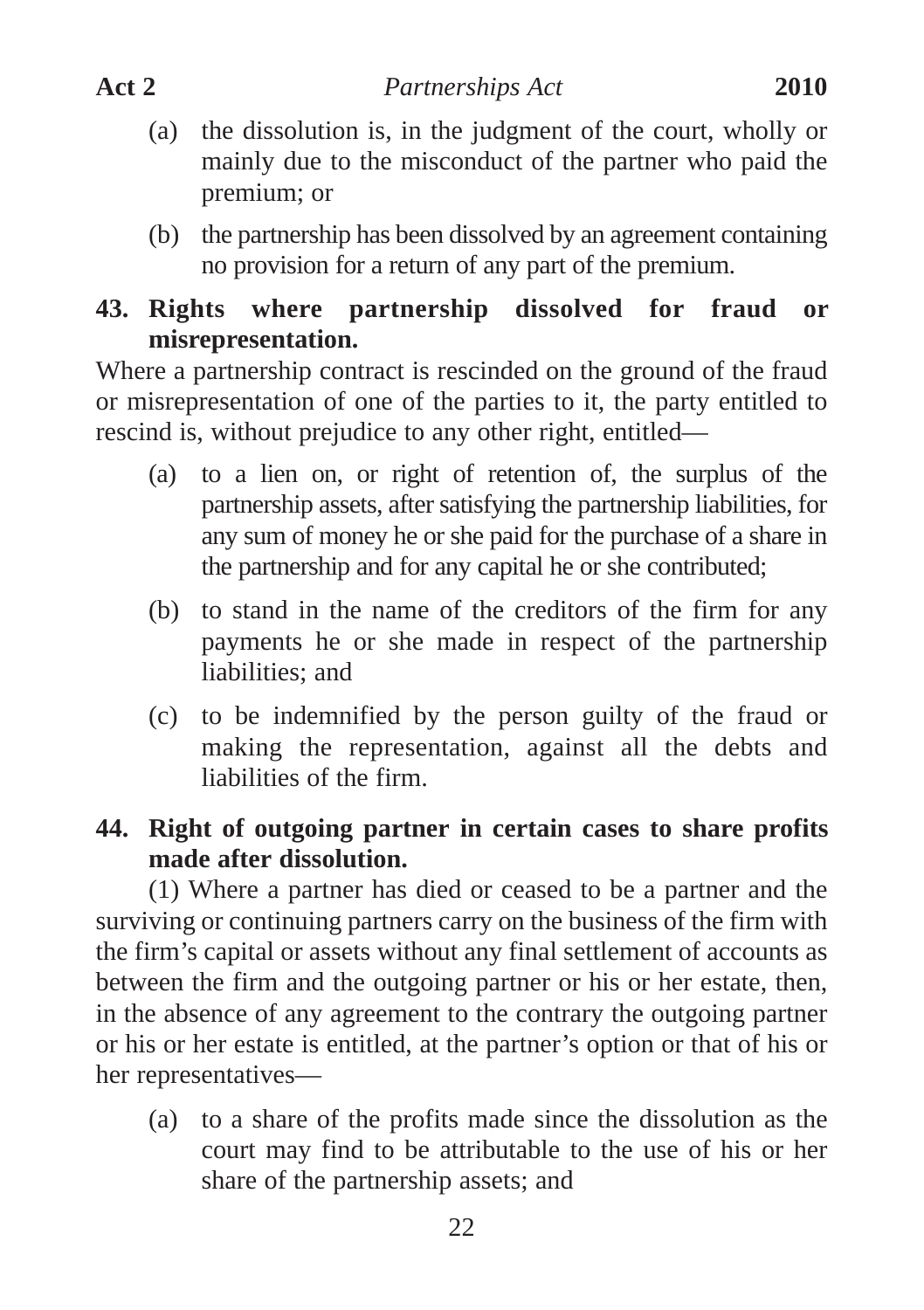(b) to interest at the prevailing treasury bill rate.

(2) Notwithstanding subsection (1), where the partnership contract gives an option to surviving or continuing partners to purchase the interest of a deceased or outgoing partner and that option is duly exercised, the estate of the deceased partner or outgoing partner or his or her estate is not entitled to any other share of the profits.

(3) Where a partner purporting to act in exercise of the option given under subsection (2) does not in all material respects comply with its terms, he or she is liable to account as provided in this section.

# **45. Retiring or deceased partner's share to be a debt.**

Subject to any agreement between the parties, the amount due from continuing or surviving partners to an outgoing partner or the representatives of a deceased partner in respect of the outgoing or deceased partner's share is a debt accruing at the date of the dissolution or death.

# **46. Rules for distribution of partnership assets on final settlement of accounts.**

In settling accounts between or among the partners after dissolution of a partnership, the following rules shall, subject to any agreement, be observed—

- (a) losses, including losses and deficiencies of capital shall be paid, first out of profits, next out of capital, and lastly, if necessary, by the partners individually in the proportion in which they were entitled to share profits;
- (b) the assets of the firm, including the sums, if any, contributed by the partners to make up losses or deficiencies of capital, shall be applied in the following manner and order—
	- (i) in paying the debts and liabilities of the firm to persons who are not partners in it;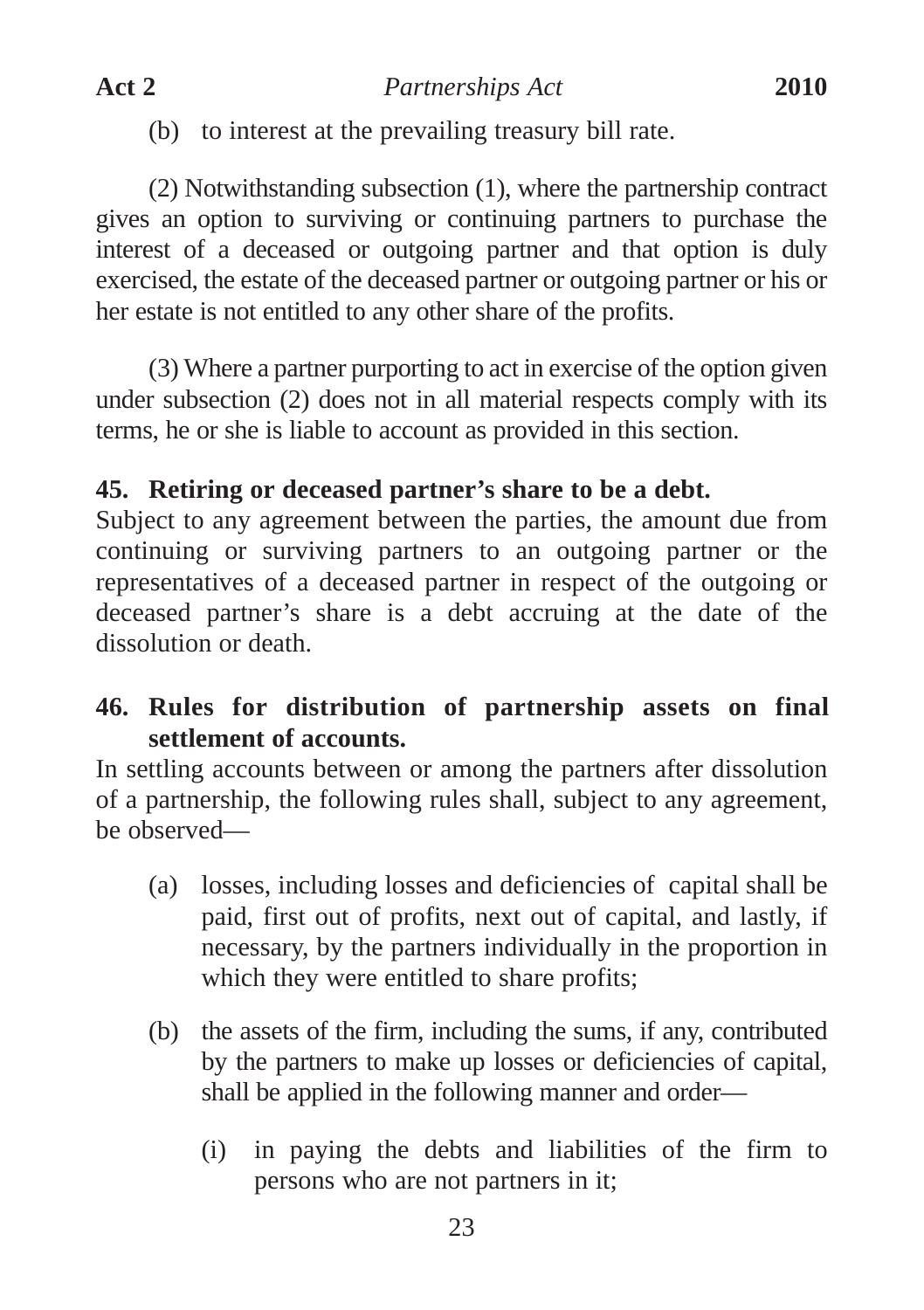- (ii) in paying to each partner, rateably, what is due from the firm to the partner for advances as distinguished from capital;
- (iii) in paying to each partner, rateably, what is due from the firm to the partner in respect of capital;
- (iv) the ultimate residue, if any, shall be divided among the partners in the proportion in which profits are divisible.

PART VI—LIMITED LIABILITY PARTNERSHIPS.

#### **47. Limited liability partnership.**

(1) A limited liability partnership may be formed in the manner prescribed by this Act.

(2) A limited liability partnership shall consist of not more than twenty persons, and shall have one or more persons called general partners who shall be liable for all debts and obligations of the firm.

(3) A limited liability partnership shall, in addition to general partners have one or more persons called limited liability partners who shall contribute a stated amount of capital to the firm, and shall not be liable for the debts or obligations of the firm beyond the amount of capital so contributed.

(4) A limited liability partner shall not, during the continuance of the partnership, either directly or indirectly, draw out or receive back any part of his or her contribution to the partnership, and if a limited liability partner draws out or receives back any part of his or her contribution, he or she shall be liable for the debts and obligations of the partnership up to the amount so drawn out or received back.

(5) A body corporate may be a limited liability partner.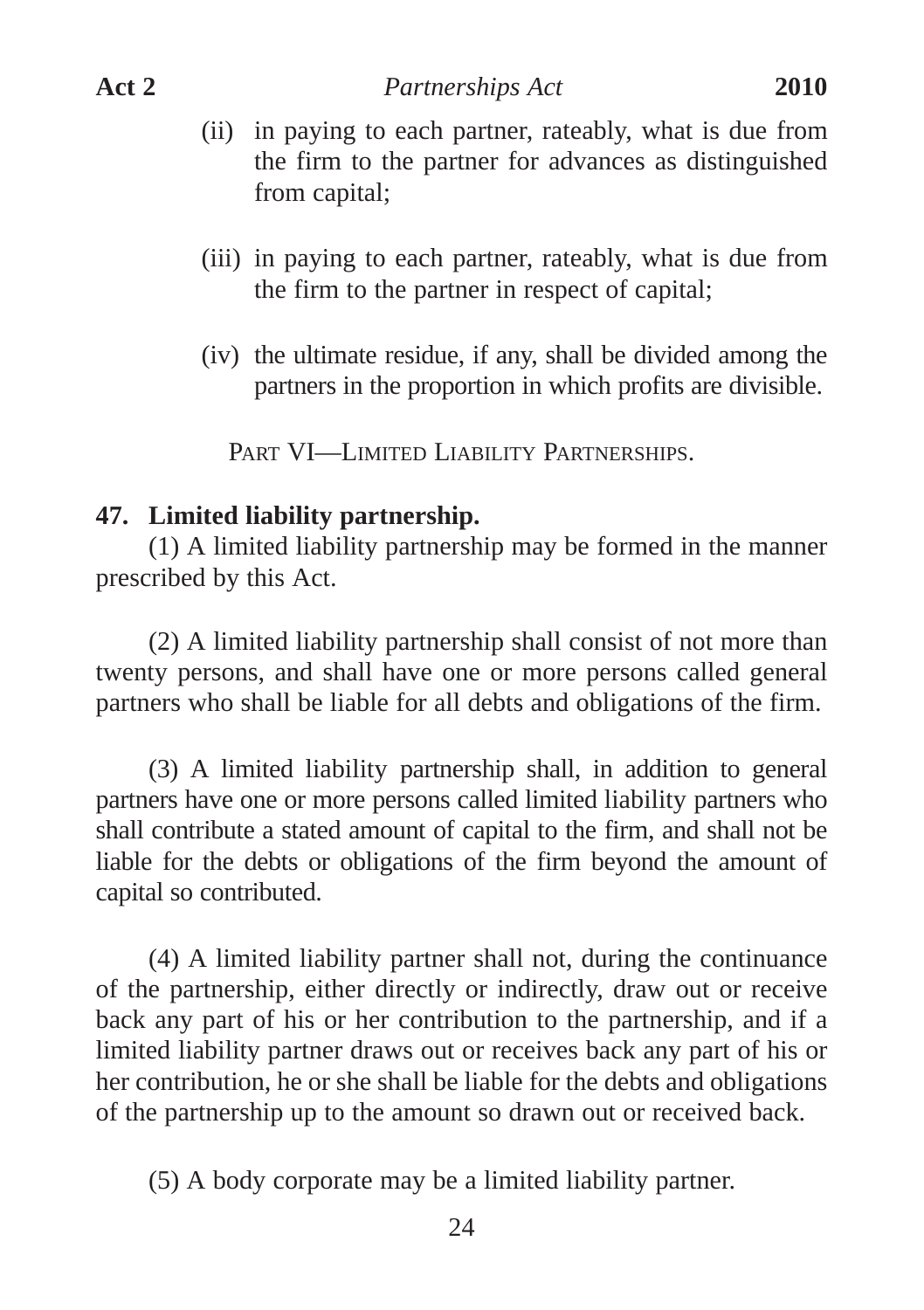### **48. Registration of limited liability partnership.**

(1) A limited liability partnership shall, subject to subsection (2), be registered with the Registrar in accordance with section 50; and a limited liability partnership that is not so registered shall be taken to be a general partnership and all its members' general partners.

(2) A partnership registered as a limited liability partnership under section 50 shall, at the end of its name, add the letters "(LLP)".

#### **49. Reservation of name.**

(1) The Registrar may, on written application under the Business Names Registration Act, reserve a name pending registration of a limited liability partnership.

(2) The name reserved under subsection (1) shall remain in force for thirty days or such longer period, not exceeding sixty days, as the Registrar may, for exceptional reasons permit.

(3) During the period when the name is reserved under subsection (2), the Registrar shall not register any other business with the name so reserved.

(4) The Registrar shall not reserve a name or register any partnership which, in the opinion of the Registrar, is undesirable or deceptive.

#### **50. Particulars of registration of limited liability partnership.**

(1) The registration of a limited liability partnership shall be effected by delivering to the Registrar a statement signed by the partners containing the following particulars—

- (a) the name of the limited liability partnership;
- (b) the general nature of the limited liability partnership's business;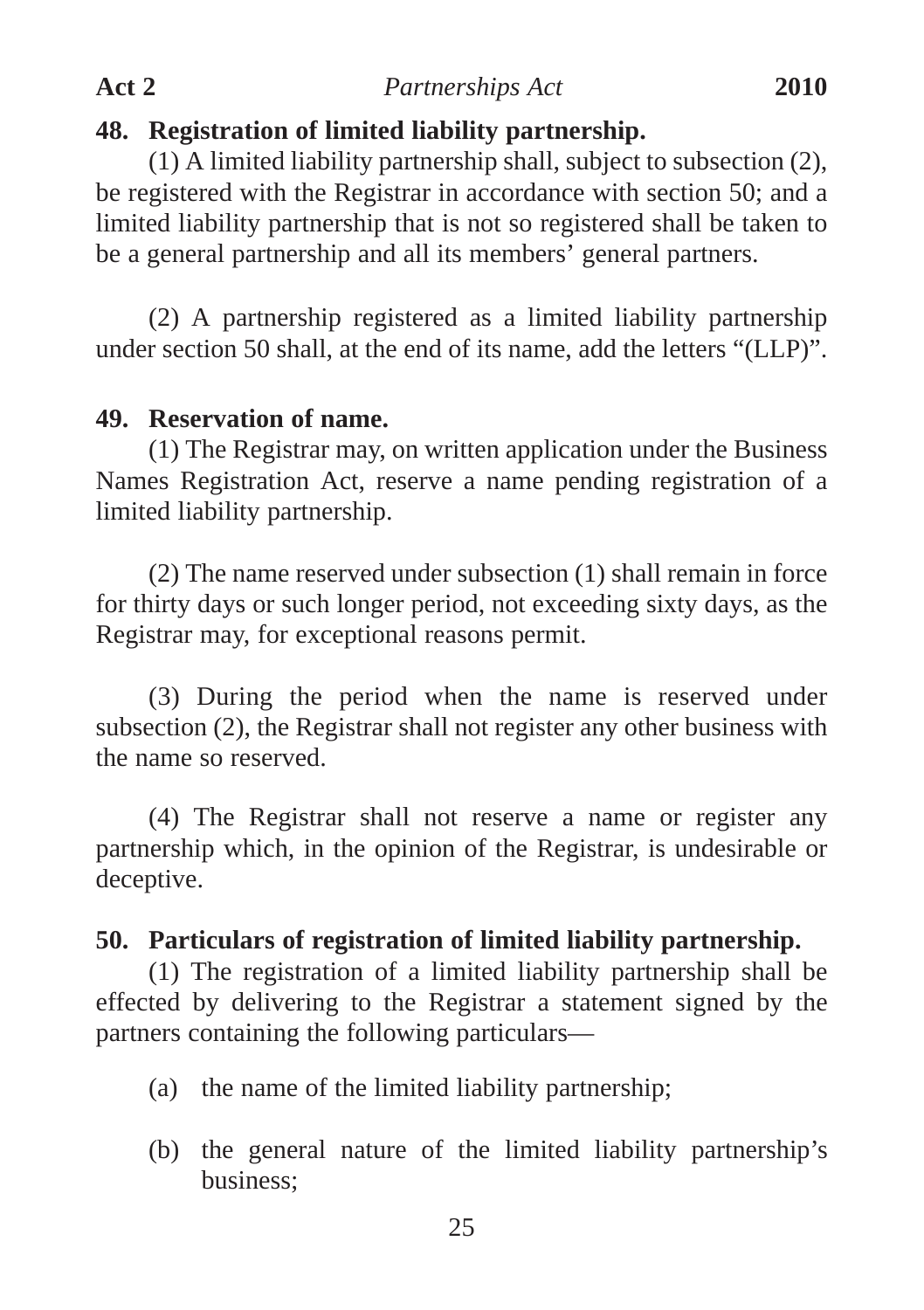- (c) the principal place of business of the limited liability
- partnership;
- (d) the full names and address of each of the partners;
- (e) the term, if any, for which the limited liability partnership is entered into, and the date of its commencement;
- (f) a statement that the partnership is limited;
- (g) a description of the status of each partner, limited or general; and
- (h) the sum contributed by each partner and the form in which it is so contributed.

(2) The Registrar shall, upon receiving the particulars referred to in subsection (1) and the prescribed fee for the registration, issue a certificate of registration of the limited liability partnership.

**51. Registration of change in particulars of limited liability partnership.**

(1) Where, during the continuance of a limited liability partnership any change is made or occurs in—

- (a) the name of the partnership;
- (b) the general nature of the business of the partnership;
- (c) the principal place of business of the partnership;
- (d) the partners or the name and address of any partner;
- (e) the term or character of the partnership;
- (f) the sum contributed by any limited liability partner;
- (g) the liability of any partner by reason of his or her becoming a limited liability partner instead of a general partner or a general partner instead of a limited liability partner; or
- (h) the number of shares held by each partner,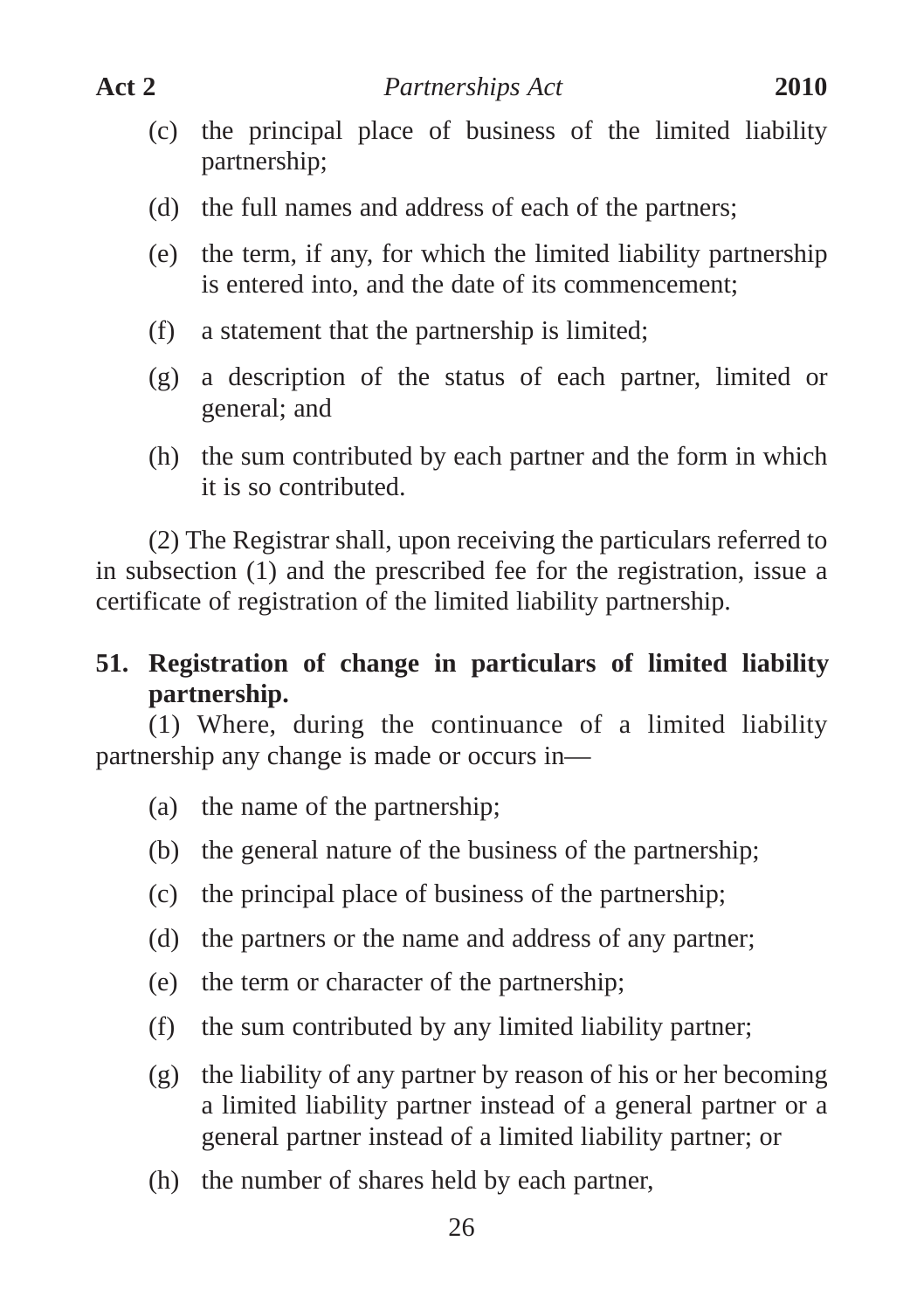a statement signed by the firm, specifying the nature of the change shall, within ten days, be delivered to the Registrar for registration, and the Registrar shall issue a certificate of change in particulars to the firm.

(2) A limited liability partnership which contravenes of subsection (1) commits an offence, and each general partner shall, on conviction, be liable to a fine not exceeding 0.5 currency points for each day during which the contravention continues.

## **52. Management of limited liability partnership.**

(1) A limited liability partner shall not take part in the management of the partnership business and shall not bind the firm.

(2) Without prejudice to subsection (1), a limited liability partner may, upon giving seven days notice to the general partners, in person or by that partner's agent, inspect the books of the firm and ascertain the state and prospects of the partnership business.

(3) Where a limited liability partner takes part in the management of the partnership business, that partner shall be liable for all debts and obligations of the firm incurred while he or she takes part in the management as though he or she were a general partner.

(4) For the purposes of this section, a limited liability partner does not participate in the management and control of the partnership business solely by doing one or more of the following—

- (a) being a contractor for or an agent or employee of a limited liability partnership or of a general partner, or being an officer, director or shareholder of a general partner in the limited liability partnership, which is a corporation;
- (b) consulting with and advising a general partner with respect to the business of the limited liability partnership;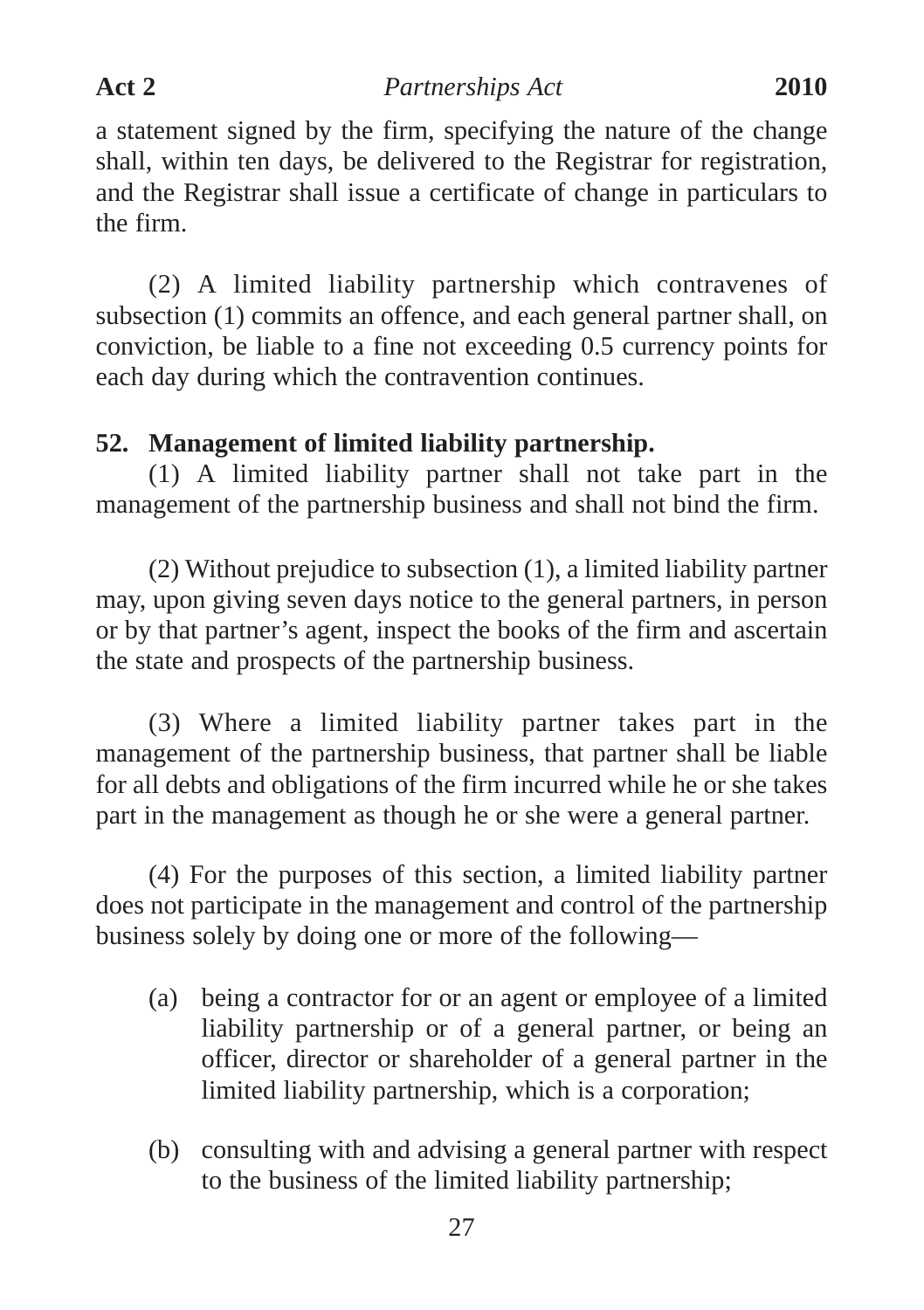- (c) acting as surety for the limited liability partnership or guaranteeing or assuming one or more specific obligations of the limited liability partnership; or
- (d) exercising a right or power permitted by or under this Act or which a shareholder in a company may exercise.

(5) A limited liability partnership shall not be dissolved by the death or bankruptcy of a limited liability partner, and the mental incapacity of a limited partner shall not be a ground for dissolution of the partnership by the court unless the contribution of the limited liability partner who is mentally incapacitated cannot otherwise be ascertained and realised.

(6) In case of the dissolution of a limited liability partnership, its affairs shall not be wound up by the general partners unless the court directs otherwise.

(7) Subject to any agreement express or implied between or among the partners—

- (a) any difference arising as to ordinary matters connected with the partnership business may be decided by a majority of the general partners;
- (b) a limited liability partner may, with the consent of the general partners, assign his or her contribution in the partnership, and upon such assignment, the assignee shall become a limited partner with all the rights of the assignor;
- (c) partners shall not be entitled to dissolve the partnership by reason of any limited liability partner suffering his or her contribution to be charged for his or her separate debt;
- (d) a general partner may be introduced as a limited liability partner without the consent of the existing limited liability partners; and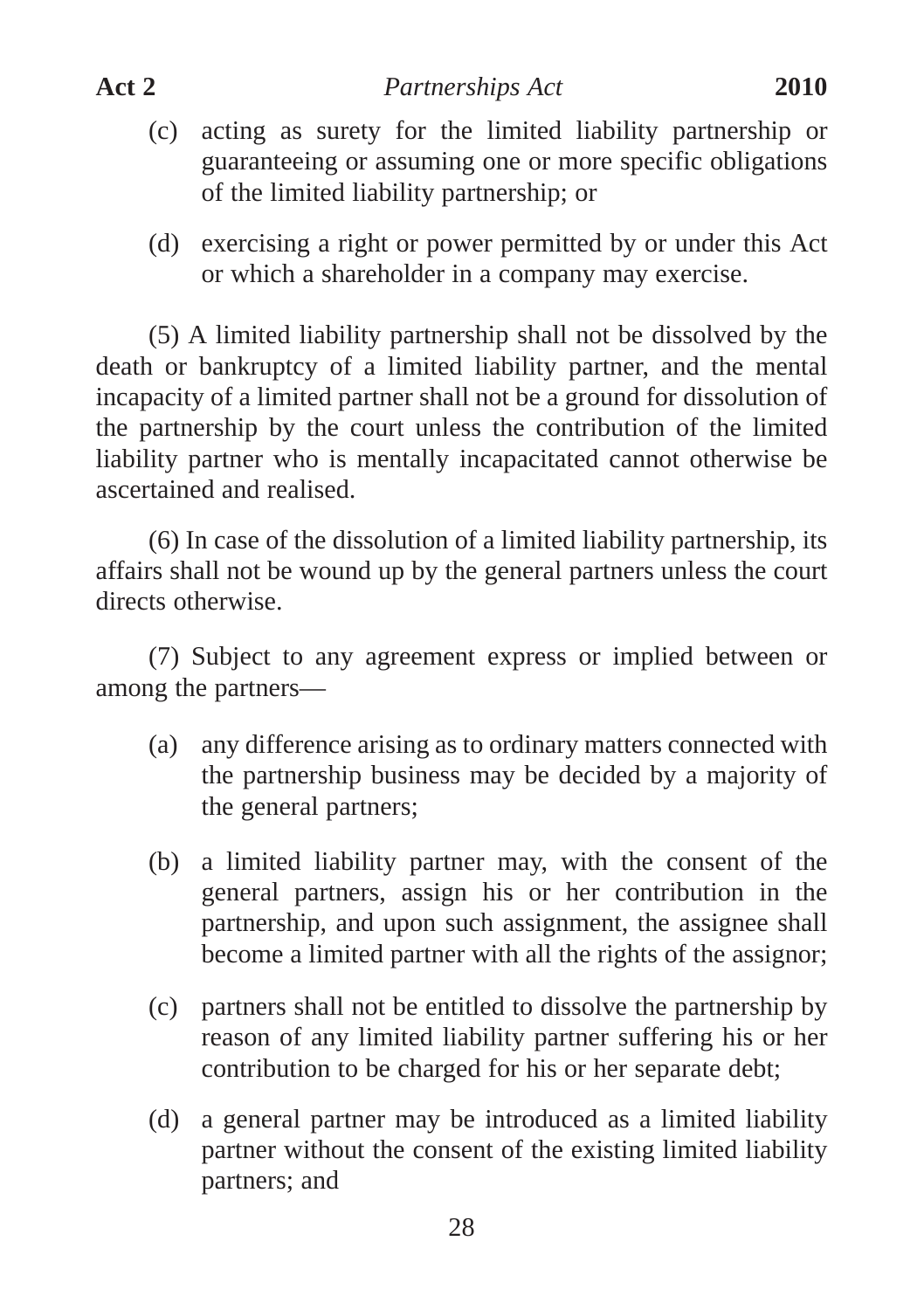(e) a limited liability partner shall not be entitled to dissolve the partnership by notice.

## **53. Winding up of limited liability partnership.**

(1) Subject to this Part, a limited liability partnership may be wound up under this Act, and all the provisions of this Act relating to winding up shall apply to a limited liability partnership with the exceptions and modifications provided for in this section.

(2) A limited liability partnership shall not be wound up under this Act, voluntarily or subject to the supervision of the court.

(3) The circumstances in which a limited liability partnership may be wound up are—

- (a) if the partnership is dissolved, or has ceased to carry on business, or is carrying on business only for the purpose of winding up its affairs;
- (b) if the partnership is unable to pay its debts; or
- (c) if the court is of the opinion that it is just and equitable that the partnership should be wound up.

(4) A limited liability partnership shall, for the purposes of this Act, be deemed to be unable to pay its debts—

- (a) if a creditor, by assignment or otherwise, to whom the partnership is indebted in a sum exceeding one hundred currency points then due—
	- (i) has served on the partnership by leaving at its principal place of business; or
	- (ii) by delivering to a general partner; or
	- (iii) by otherwise serving in such manner as the registrar may approve or direct,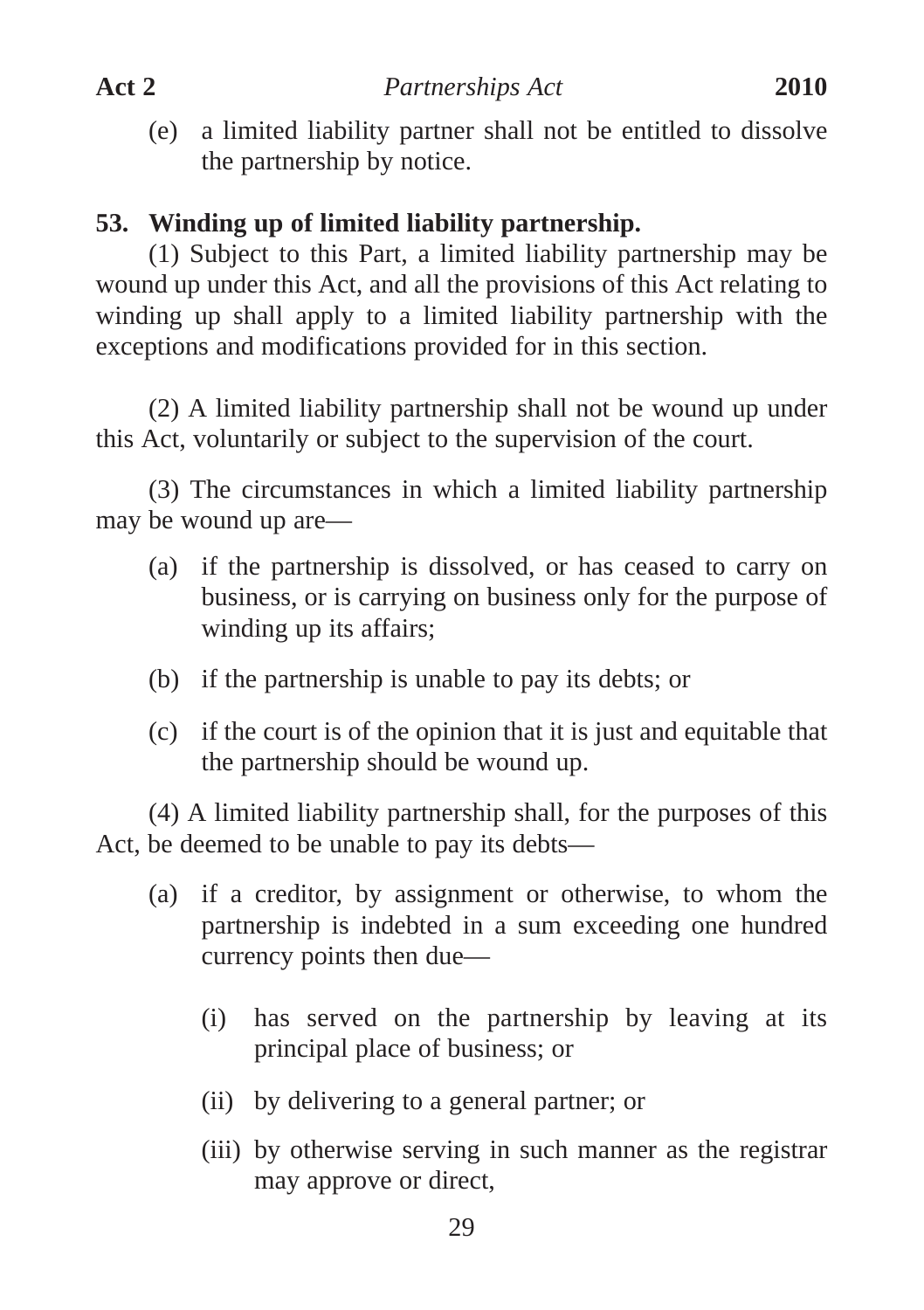a demand under his or her hand requiring the partnership to pay the sum so due, and the partnership has, for thirty days after the service of the demand neglected to pay the sum or to secure or compound for it to the satisfaction of the creditor;

- (b) if an action has been instituted against a partner for a debt due from the partnership and notice in writing to that effect has been served on the partnership, in the manner prescribed in subsection(4)(a) and the firm has not within fourteen days after service of the notice paid, secured or compounded for the debt or demand, or procured the action or proceedings to be stayed or indemnified the defendant to his or her reasonable satisfaction against the action or proceeding, and against all costs, damages and expenses to be incurred by him or her by reason of the action or proceedings;
- (c) if execution or other process issued on a judgment, decree or order obtained in any court in favour of a creditor against the firm or any person authorised to be sued as nominal defendant on behalf of the firm is returned unsatisfied; or
- (d) if it is otherwise proved to the satisfaction of the court that the firm is unable to pay its debts.

## **54. Notice of arrangement or transaction to be advertised in** *Gazette.*

Notice of any arrangement or transaction under which a general partner becomes a limited partner, or under which the contribution of a limited partner in the firm is assigned to any person shall immediately be advertised in the *Gazette* before any such arrangement or transaction comes into effect.

## **55. Inspection.**

(1) A person may inspect the statements filed with the Registrar by a limited liability partnership under this Act upon payment of a fee, not exceeding 0.5 of a currency point as the Minister may prescribe.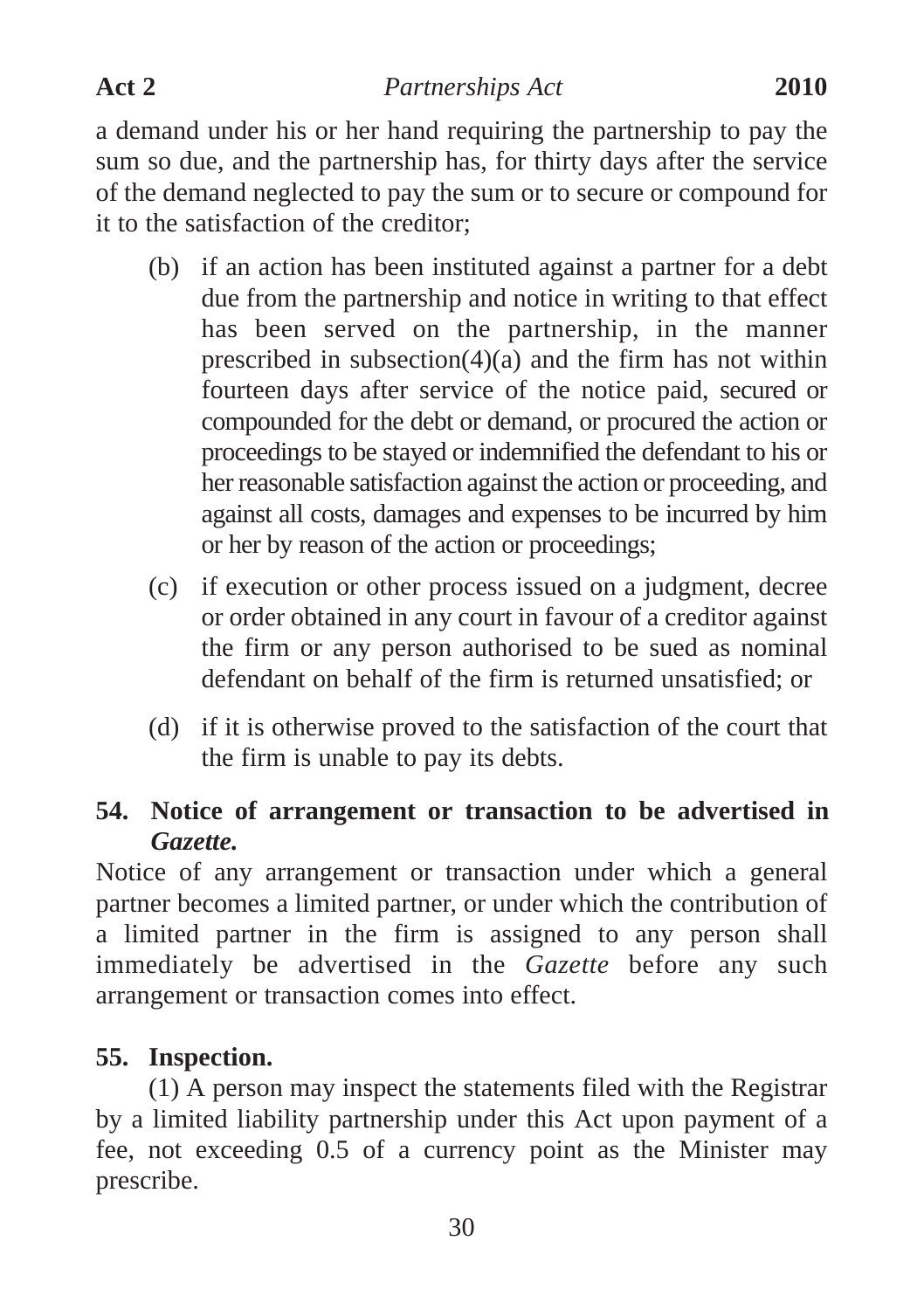(2) A person may obtain a certified copy of the certificate of registration of a limited liability partnership or an extract of the certificate from the registered statement of a limited liability partnership, upon payment to the Registrar of a certification fee, not exceeding one currency point, as the Minister may prescribe.

## **56. Conversion of partnerships.**

(1) A limited partnership may be converted into a general partnership by surrendering the certificate of its registration to the Registrar for cancellation.

(2) The Registrar shall, within fourteen days after the surrender of a certificate of registration under subsection (1), publish the conversion in the *Gazette.*

(3) A limited partner who becomes a general partner after the conversion shall continue to be liable for any obligation incurred by the limited liability partnership before the conversion took effect; and shall be liable for any obligations of the general partnership that are incurred by the general partnership after the conversion.

(4) A general partnership may, subject to the provisions of this Act, convert to a limited liability partnership under this Act by delivering to the Registrar a statement containing the particulars specified in section 51.

(5) The Registrar shall, upon receipt of the statement delivered under subsection (4), and upon payment of the prescribed fee, issue a certificate of registration to the person or firm delivering the statement.

(6) A general partner who becomes a limited liability partner shall, after the conversion to a limited partnership, continue to be liable for any obligations incurred by the general partnership before the conversion.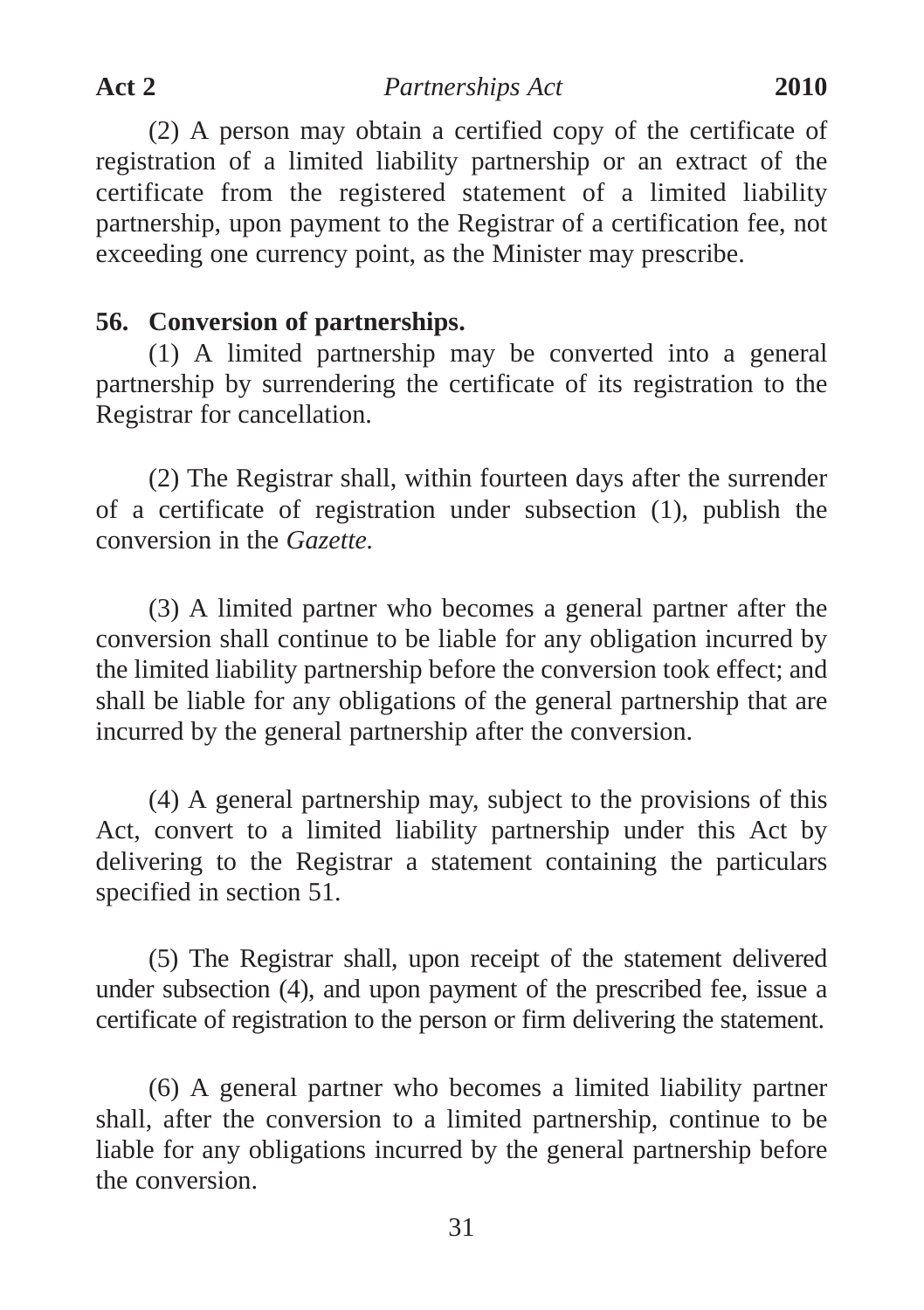# **57. Effect of conversion on pending court action.**

Conversion from one form of partnership to another under this Act shall not affect any action or proceedings pending in court for or against the converting partnership; and the action or proceedings may be continued as if the conversion did not take place.

# **58. Winding up of partnership.**

The provisions of the law relating to the winding up of an unregistered company under the Companies Act shall apply, with necessary modifications, to the winding up of a partnership under this Act.

# **59. Postponement of share of profits in case of bankruptcy.**

Where—

- (a) a person to whom money has been advanced by way of a loan upon a contract as mentioned in section 3 (c) (iv); or
- (b) a buyer of goodwill in consideration of a share of the profits of the business,

being adjudged a bankrupt, enters into an agreement to pay his or her creditors less than one-fifth of one currency point, or dies insolvent, the lender of the loan shall not be entitled to recover anything in respect of the loan, and the seller of the goodwill shall not be entitled to recover anything in respect of the share of profits contracted for, until the claims of the other creditors of the borrower or buyer for valuable consideration in money or money's worth have been satisfied.

# PART VII—MISCELLANEOUS

# **60. Existing rules applicable to partnerships.**

The rules of equity and common law applicable to partnerships shall be deemed to apply to partnerships in Uganda, except insofar as they are inconsistent with this Act.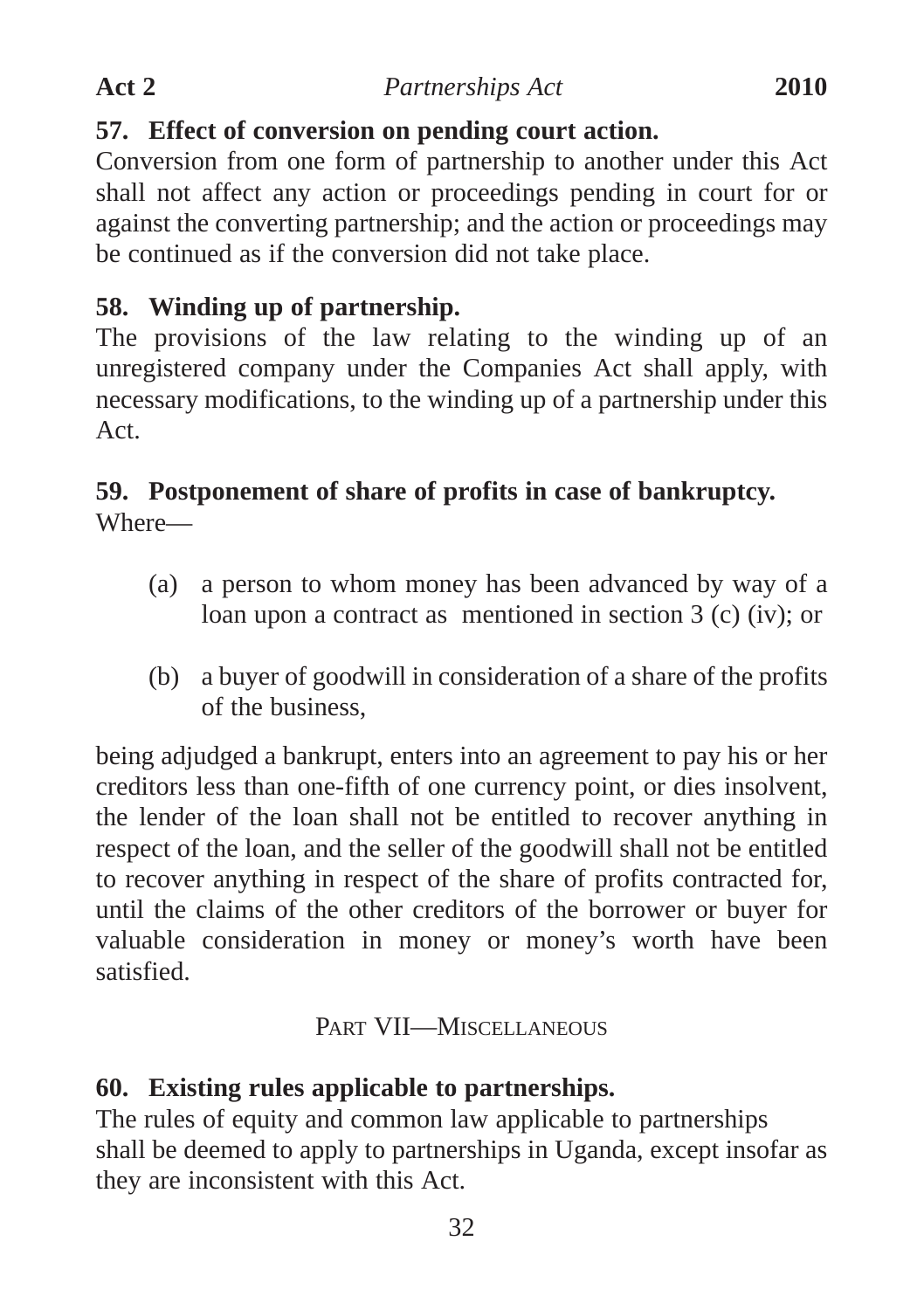## **61. Regulations.**

(1) The Minister may, by statutory instrument, make regulations prescribing any of the following—

- (a) the fees to be paid for anything required to be done under this Act;
- (b) forms to be used for the purposes of this Act; and
- (c) generally prescribing all matters that are required or permitted by this Act to be prescribed, or that are necessary or convenient to be prescribed for carrying out or giving effect to this Act.

(2) Notwithstanding the Interpretation Act, regulations made under this section may prescribe, in respect of a contravention of the regulations, that the offender is liable on conviction a fine not exceeding forty eight currency points, or to imprisonment for a term not exceeding two years, or both.

# **62. Amendment of Schedule**

The Minister may, by statutory instrument with the approval of the Cabinet, amend the Schedule to this Act.

# **63. Repeal of Cap. 114**

The Partnership Act, Cap. 114, is repealed.